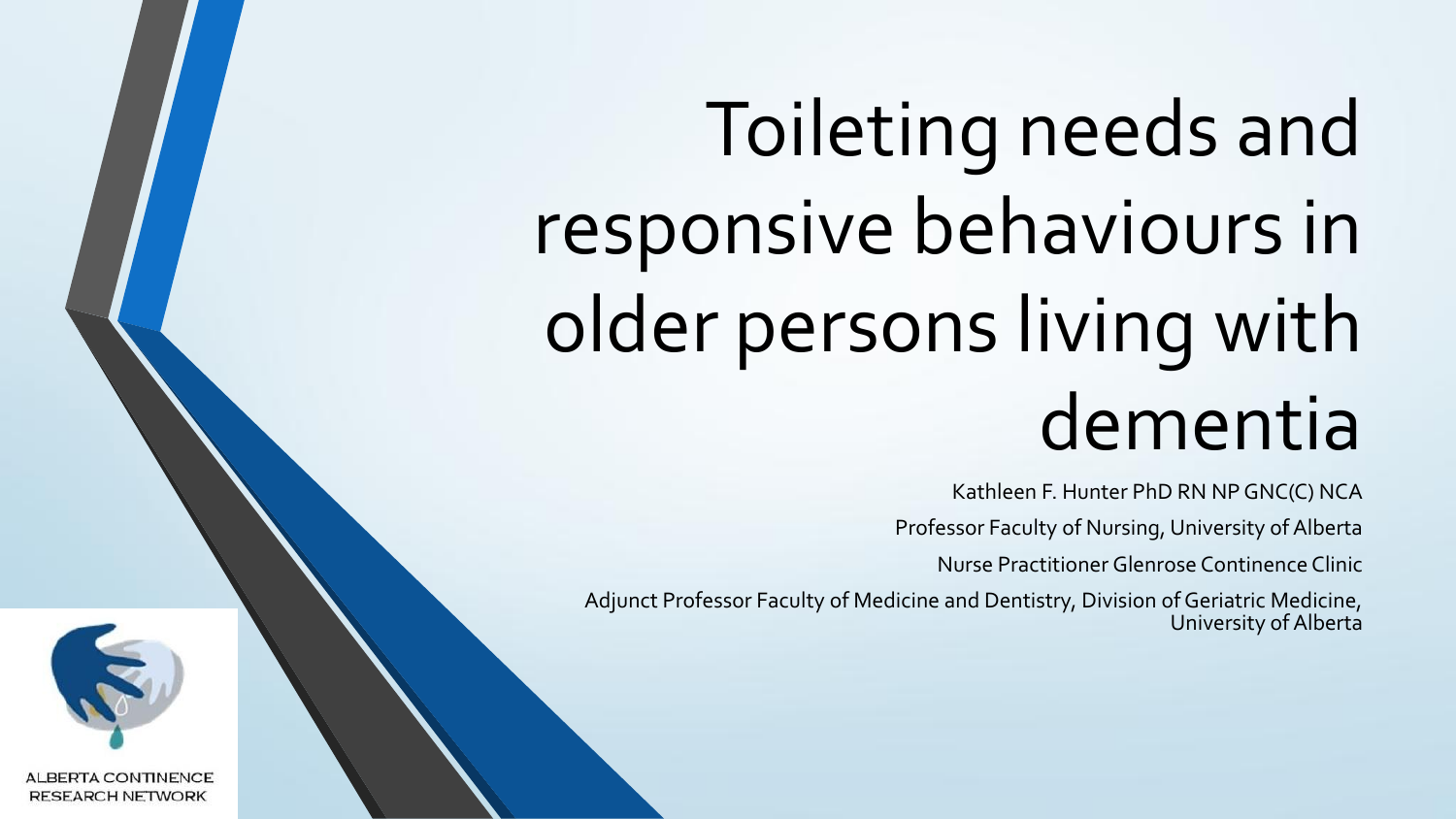## Are toileting needs a trigger for responsive behaviours?

- Continence needs can be burdensome in dementia (Santani et al 2016)
- Alzheimers Canada Website Responsive behaviours
	- Wandering one possible cause is looking for a bathroom
	- Agitation one possible cause is fear of bathing, having clothes changed
- Dementia Training Australia
	- Anxiety, agitation includes constipation under pain/discomfort triggers
	- Disinhibition such as urinating in inappropriate places raises the question of being unable to find/distinguish toilet or earlier life habits (routinely urinated outside)
	- Sleep disturbance includes the need for help toileting at night.
	- Wandering are basic needs being met including need to void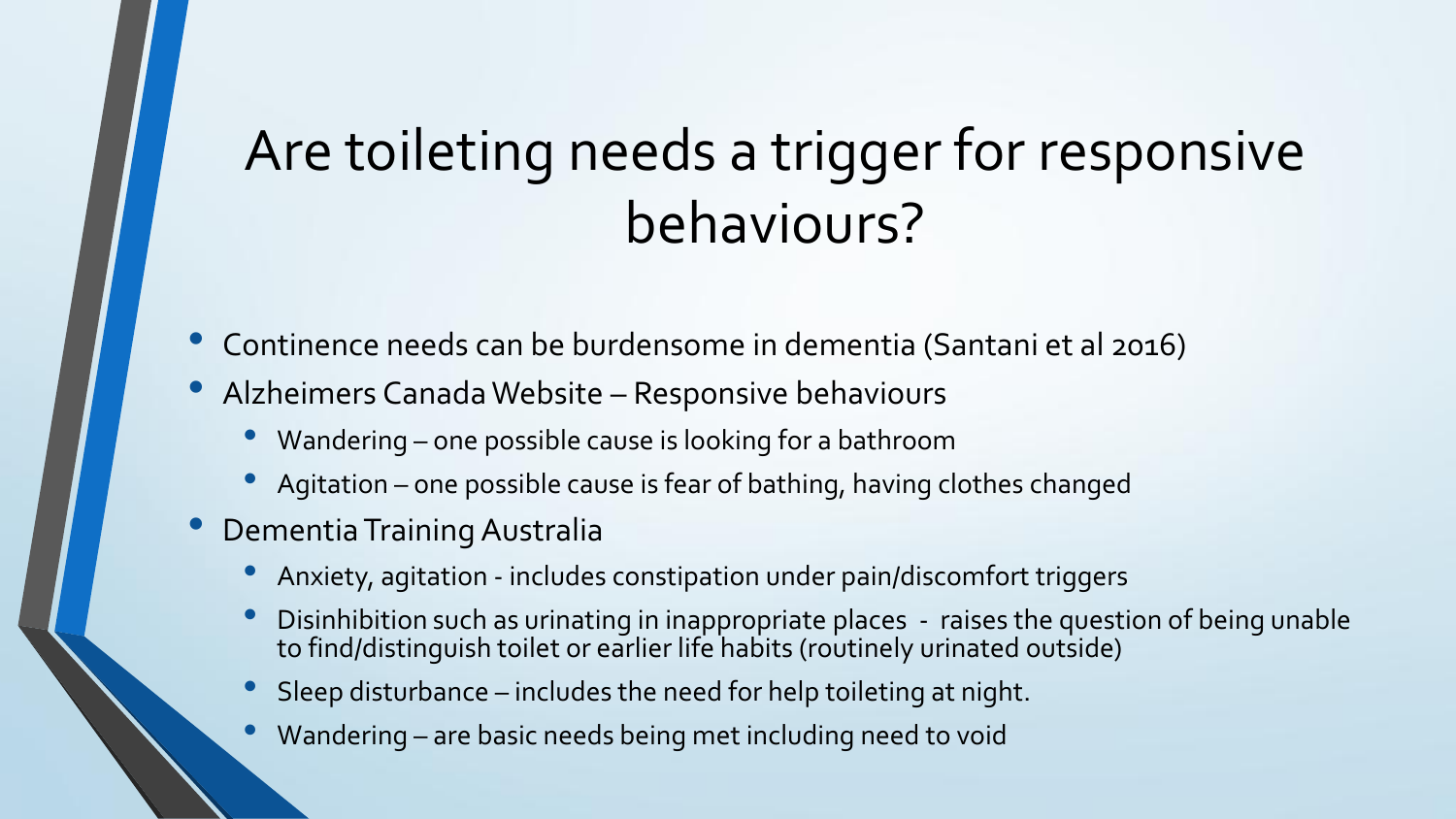## Toileting triggers of RB and the complexity of cognive change and communication

### **Triggers**

- Lower urinary tract (LUTs) and bowel symptoms

**Complexity** 

-The challenge of changing cognition and communicating needs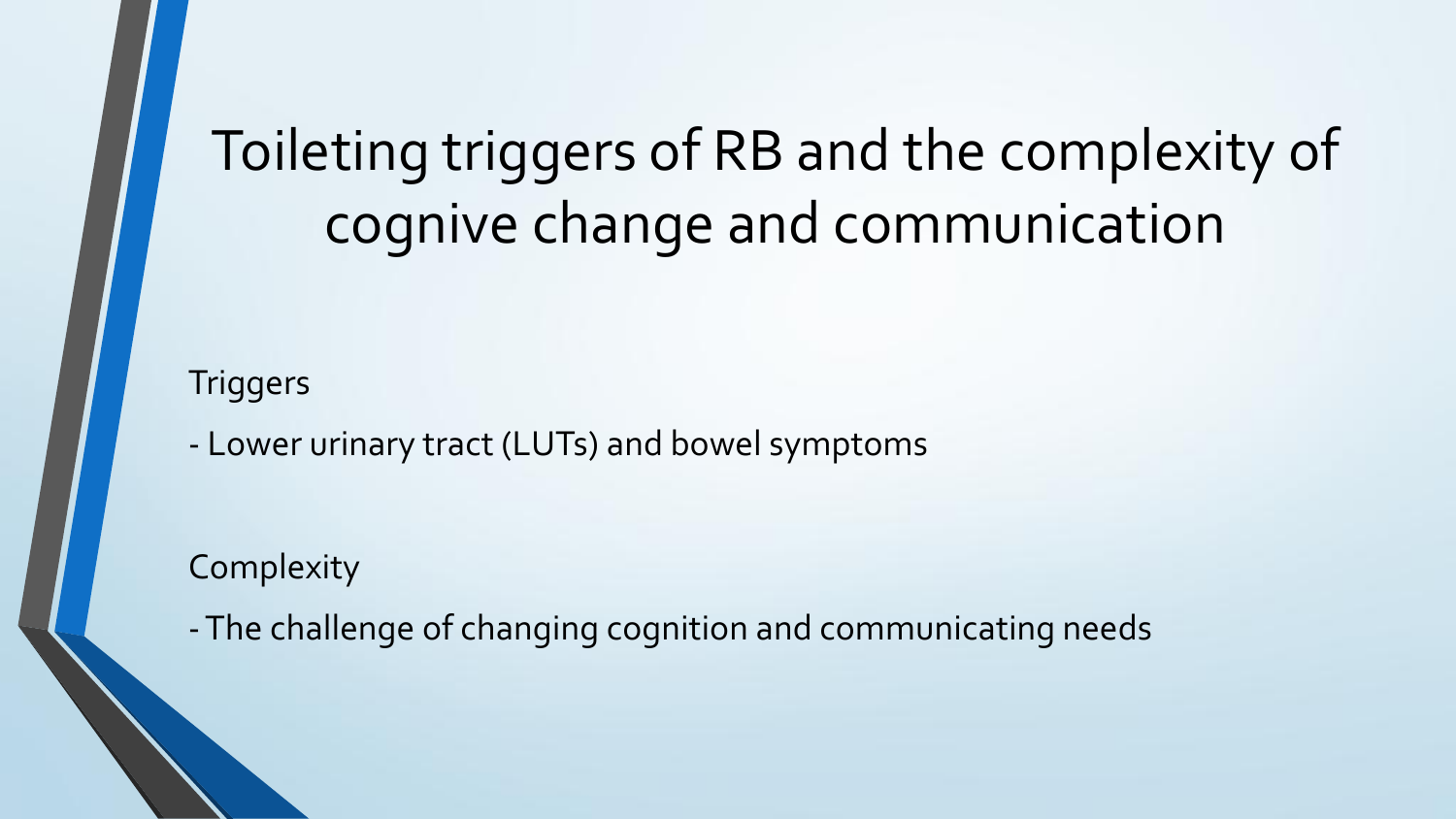# LUTs as Triggers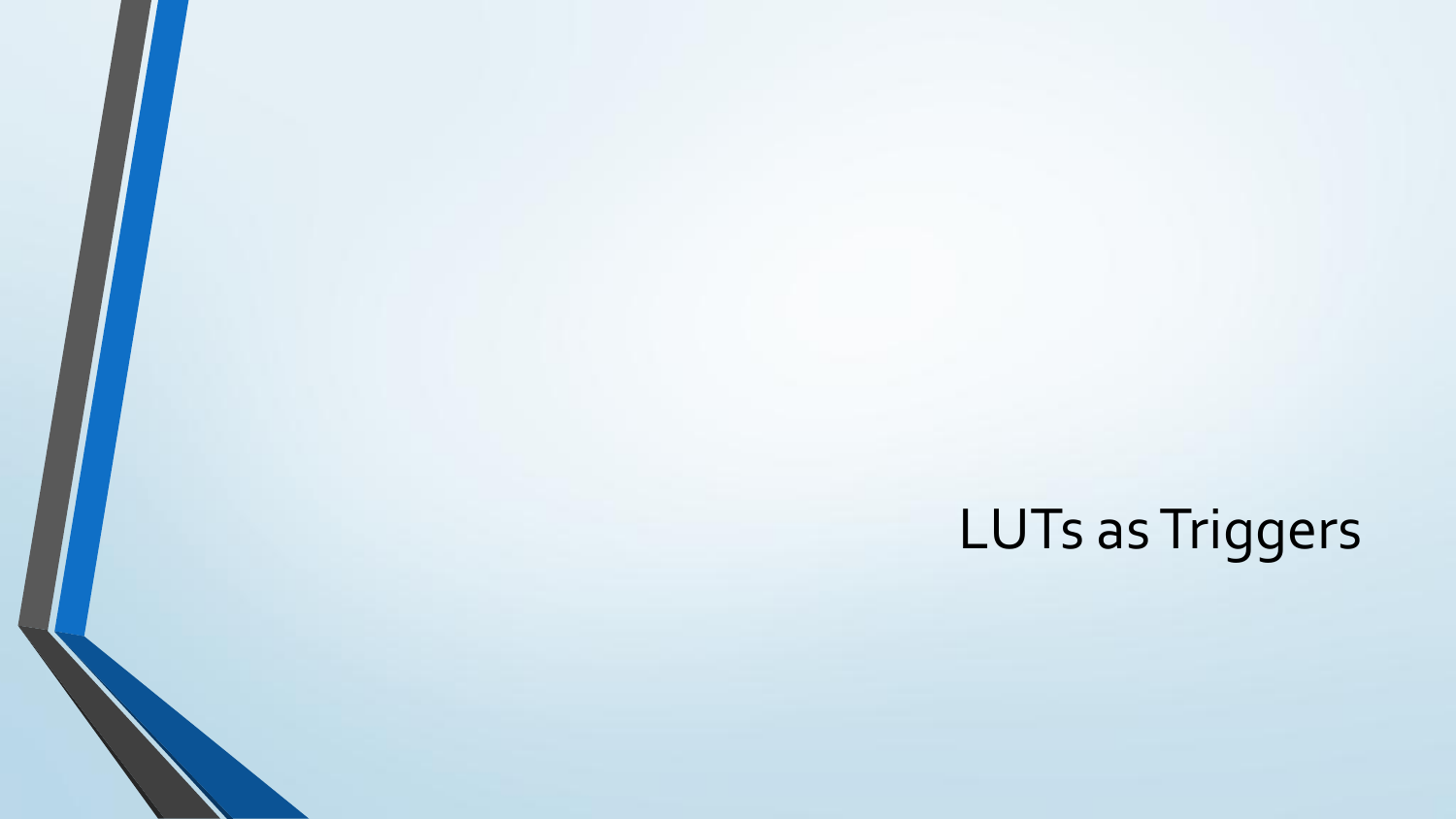### What are LUTS? **Storage Symptoms** urgency, incontinence, frequency, nocturia (combined - OAB syndrome) **Voiding Symptoms** slow stream, splitting/spraying, intermittency, hesitancy, straining, terminal dribble **Post Micturition Symptoms** Incomplete emptying, post micturition dribble **Other** Leakage with intercourse, Sx associated with POP, genital/LUT pain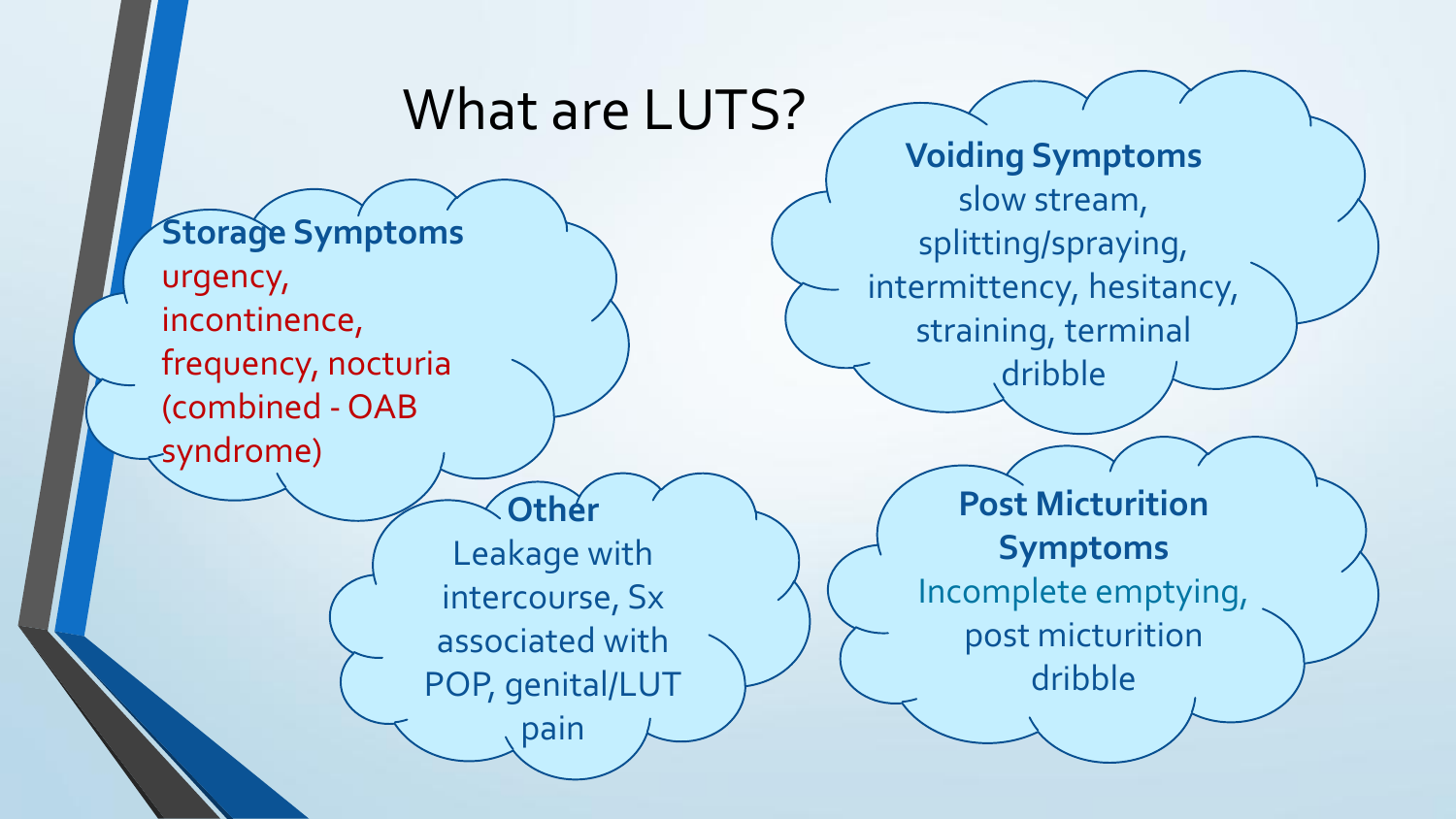## Symptom prevalence and age



Irwin DE, Milsom I, Hunskaar S, et al. *EurUrol.* Dec 2006;50(6):1306-1314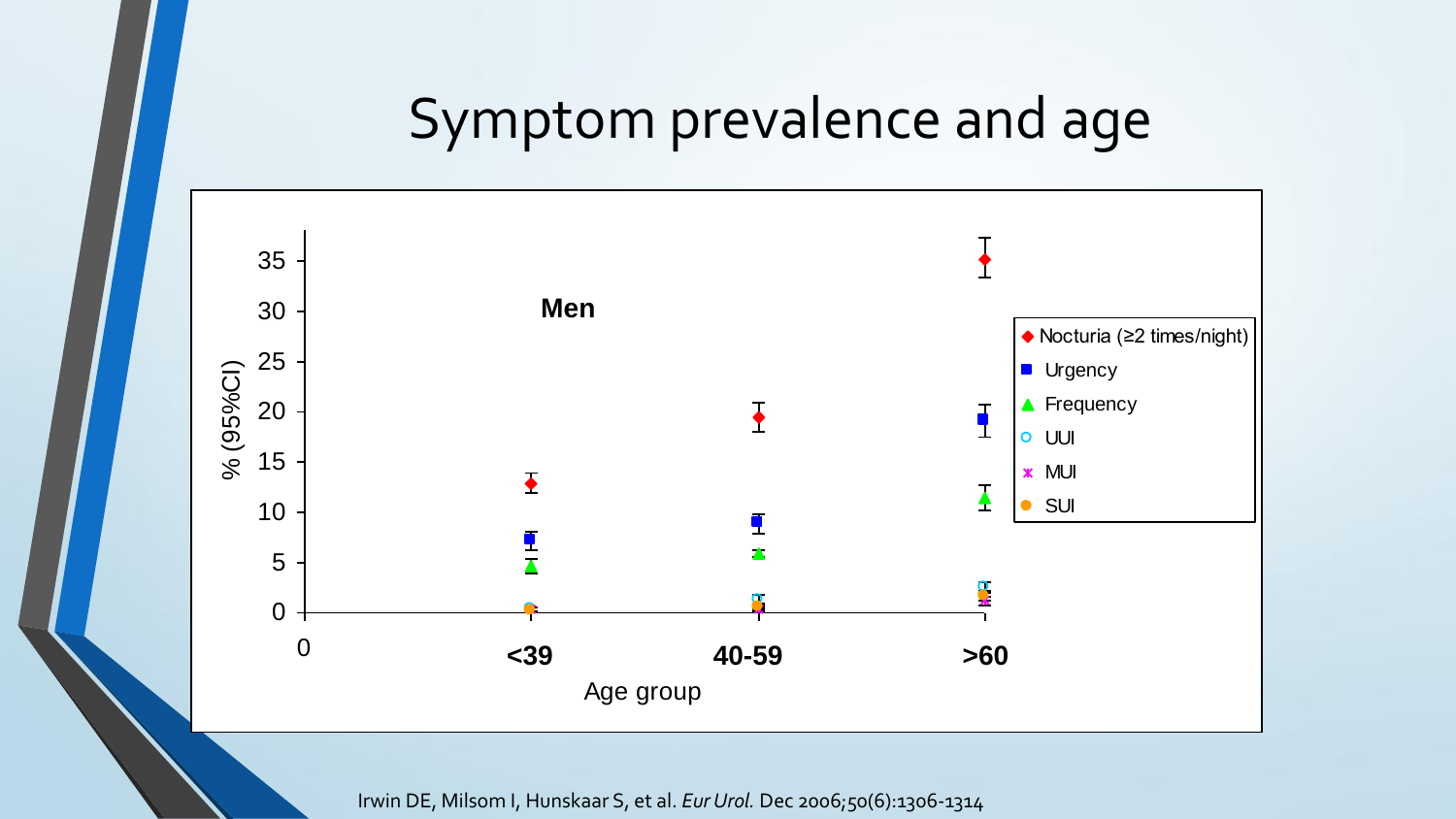## Symptom prevalence and age



Irwin DE, Milsom I, Hunskaar S, et al. *Eur Urol.* Dec 2006;50(6):1306-1314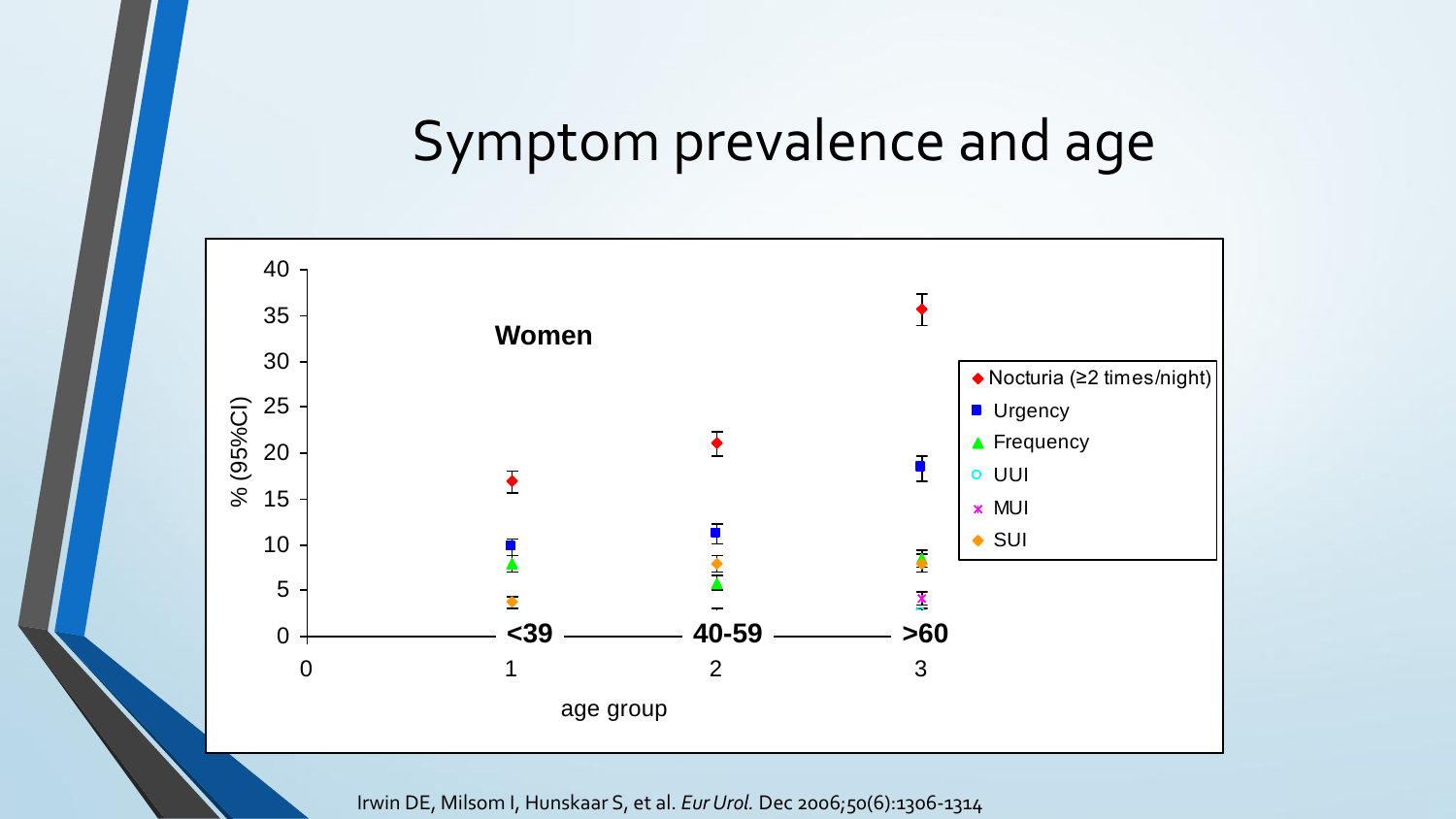## Case 1: MrG and the bothersome nocturia

- 86 year old male, presented at continence clinic with wife and son
- Living at home with wife
- Very bothered by nocturia, 6-7 episodes nightly, disrupts sleep. Gets up and wanders at night often looking for the bathroom
- Wife not sleeping either! Worried he will fall
- PMHx: hypertension, CAD, CHF, osteoarthritis, dementia (MOCA 20/30)
- Medications: Ramipril 5 mg daily, amlodipine 5mg , furosemide 20 mg daily, acetaminophen 650 mg hs, donepezil 5 mg daily
- Has PGS for lower limb edema, does not always wear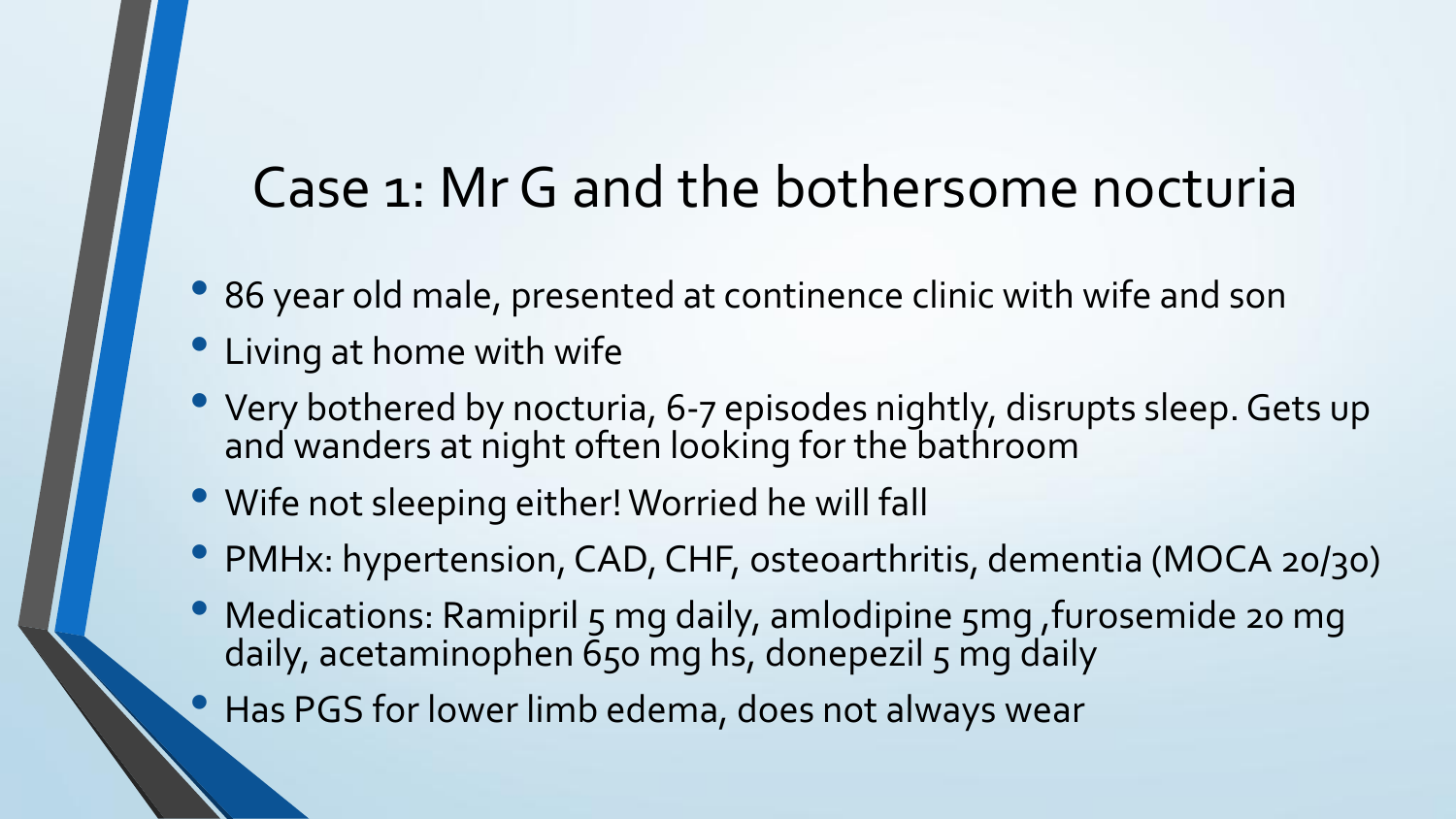## What is nocturia?

Is it

- a. Waking at night from sleep one or more times to void, each time preceded and followed by sleep?
- b. Waking up at night more than twice to void and not getting back to sleep afterwards?
- c. Overproduction of urine during sleeping hours (greater than 30% of 24 hour urine production at night)?
- d. Waking at night and finding yourself already wet?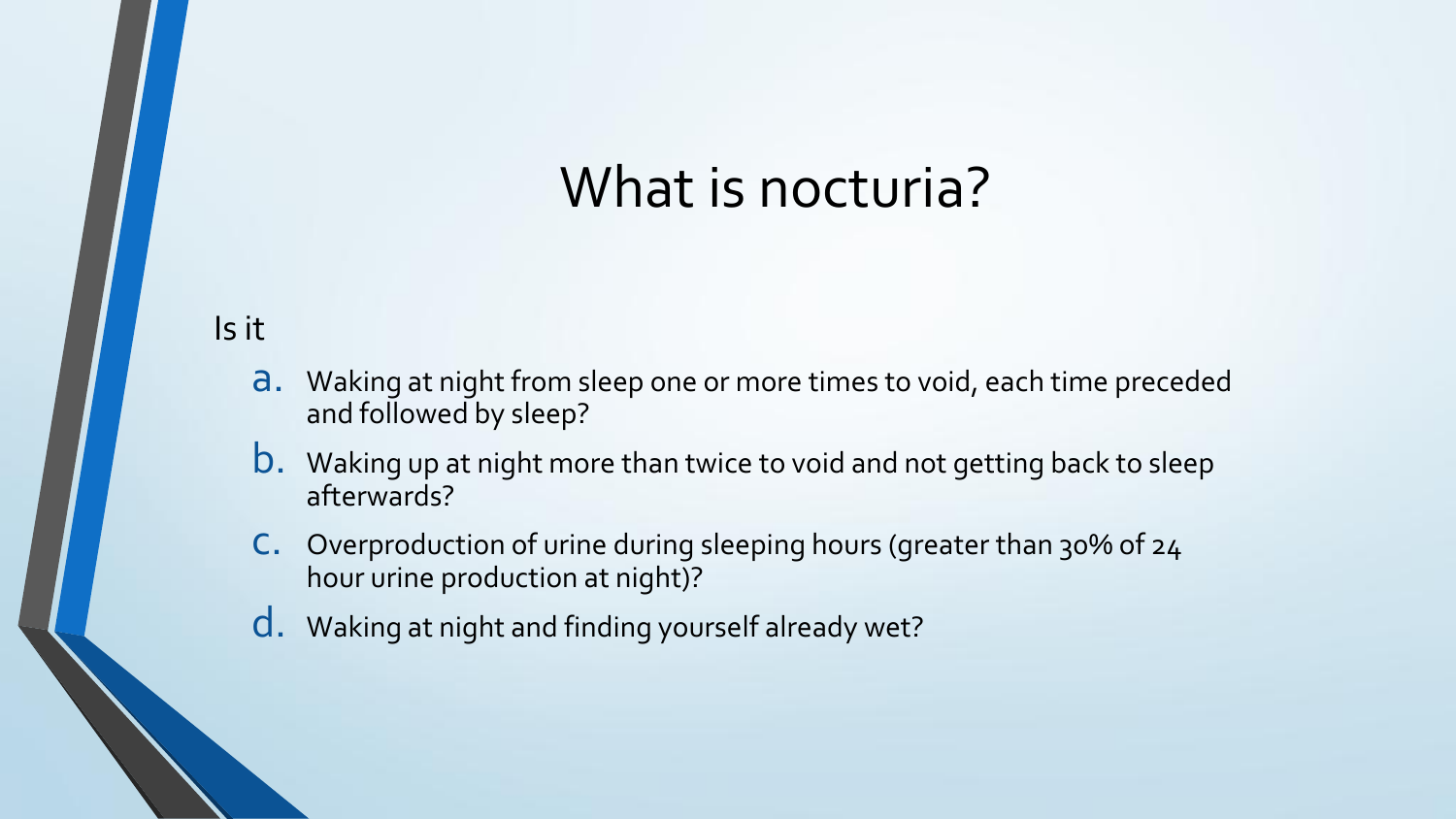## What is nocturia?

## Is it

- $a. \sqrt{a}$  waking at night from sleep one or more times to void, each time preceded and followed by sleep? Nocturía
- b. Waking up at night more than twice to void and not getting back to sleep afterwards? Bothersome nocturia
- c. Overproduction of urine during sleeping hours (greater than 33% of 24 hour urine production at night)? Nocturnal polyuría
- d. Waking at night and finding yourself already wet? Nocturnal enuresis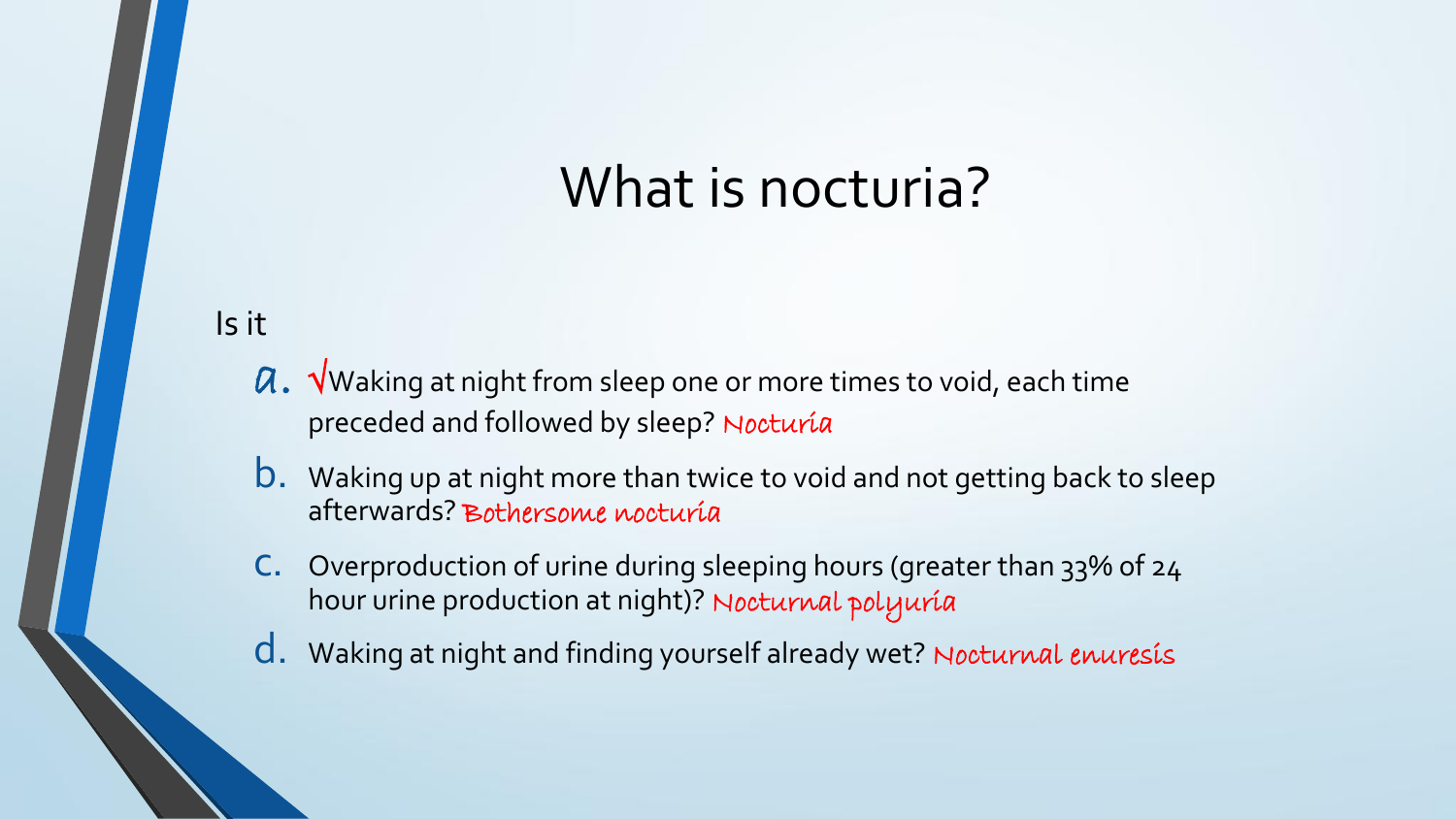## More about nocturia

- Increases with age as high as 90% (one episode/night) in those over 80 (Irwin 2006)
- May begin and resolve over time but resolution less likely with increasing age (van Doorn et al 2011)
- In older people, pathophysiology of nocturia is multifactorial (Tikkinen et al 2009)
	- large Finish survey no single factor related to nocturia present in greater than 50%
	- Associated factors
		- urgency, benign prostatic hyperplasia, and snoring for men
		- overweight and obesity, urgency, and snoring for women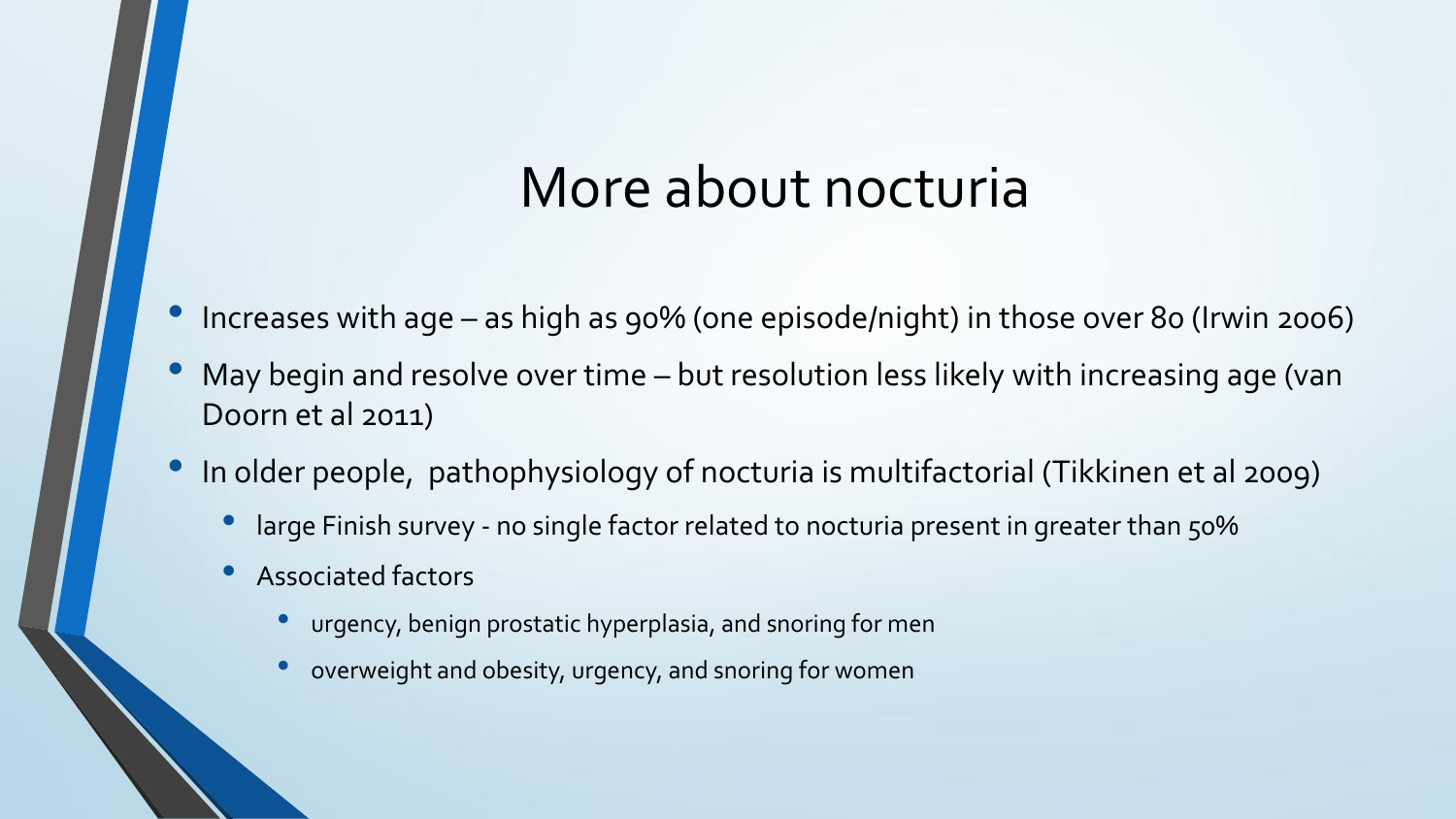## Nocturnal Polyuria

- Nocturnal overproduction of urine most common cause of nocturnal voiding in older persons
- Driver: excess sodium and/or free water leaving the kidneys
- Age-related surge in nocturnal sodium or free water clearance potential target for behavioural or pharmacologic interventions
- Increased free water clearance with ageing impaired circadian rhythm of AVP or change nephron response to water clearance with ageing.

Monaghan et al Age and Ageing 2020 https://doi.org/10.1093/ageing/afz200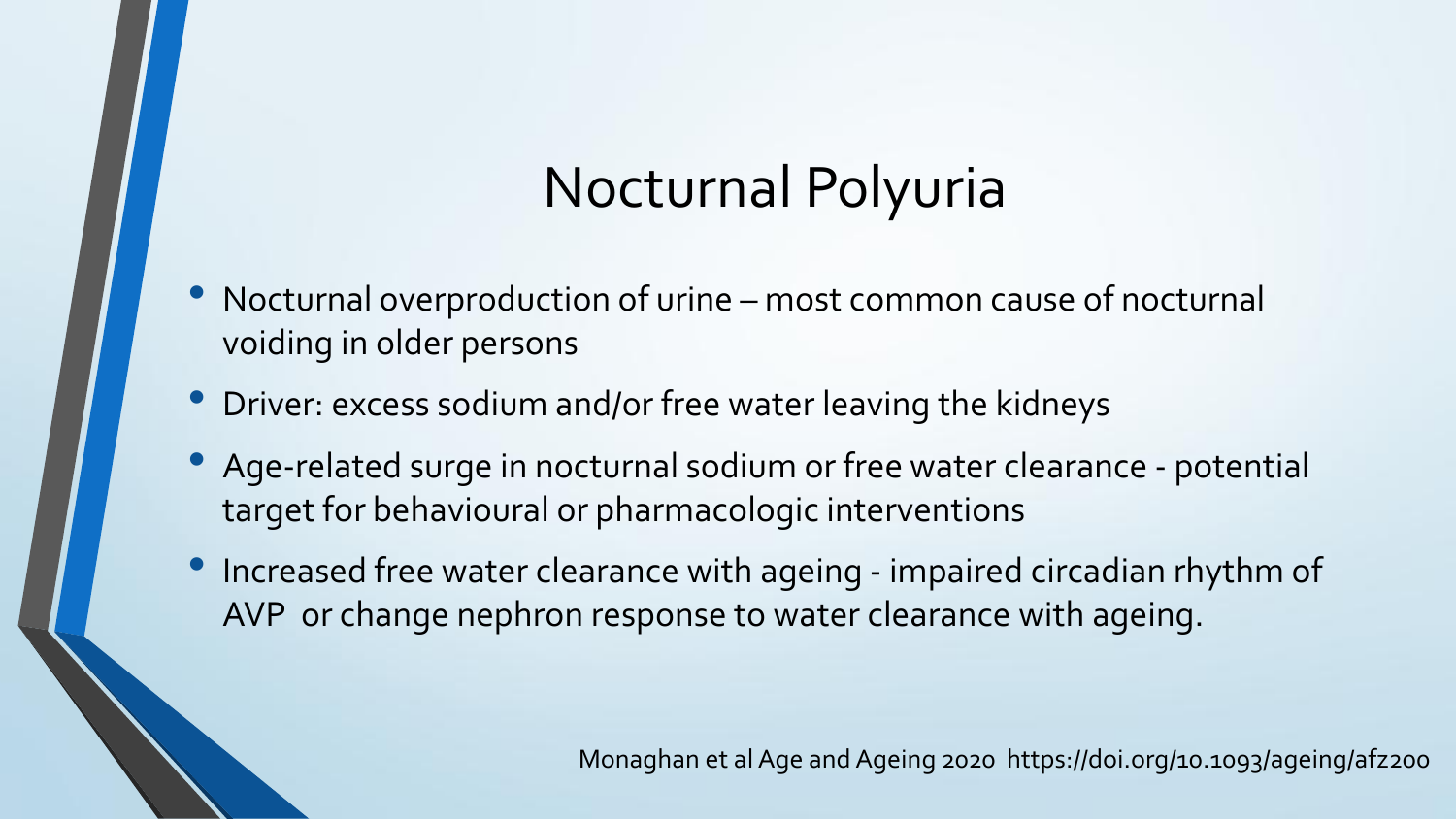## Nocturia/nocturnal polyuria also associated with chronic medical conditions

- hypertension
- diabetes, poor nocturnal glycemic control
- cardiovascular disease
- advancing renal insufficiency
- obstructive sleep apnea
- restless leg syndrome
- moderate alcohol usage
- medications (gabapentin, amlodipine) Fitzgerald, M.P.Journal of Urology, 2007. 177(4): p. 1385-9.

Johnson, T.M.J Am Geriatr Soc, 2005. **53**(6): p. 1011-6. Plantinga, L. Am J Kidney Dis, 2011. **58**(4): p. 554-64. Hillier, P. Quarterly Journal of Medicine, 1980. **49**(196): p. 461-78. Rembratt, A*.* BJU Int, 2003. **92**(7): p. 726-30. Asplund, R. BJU International, 2002. **90**(6): p. 533-6. Weiss, J.P. BJU International, 2011. **108**(1): p. 6-21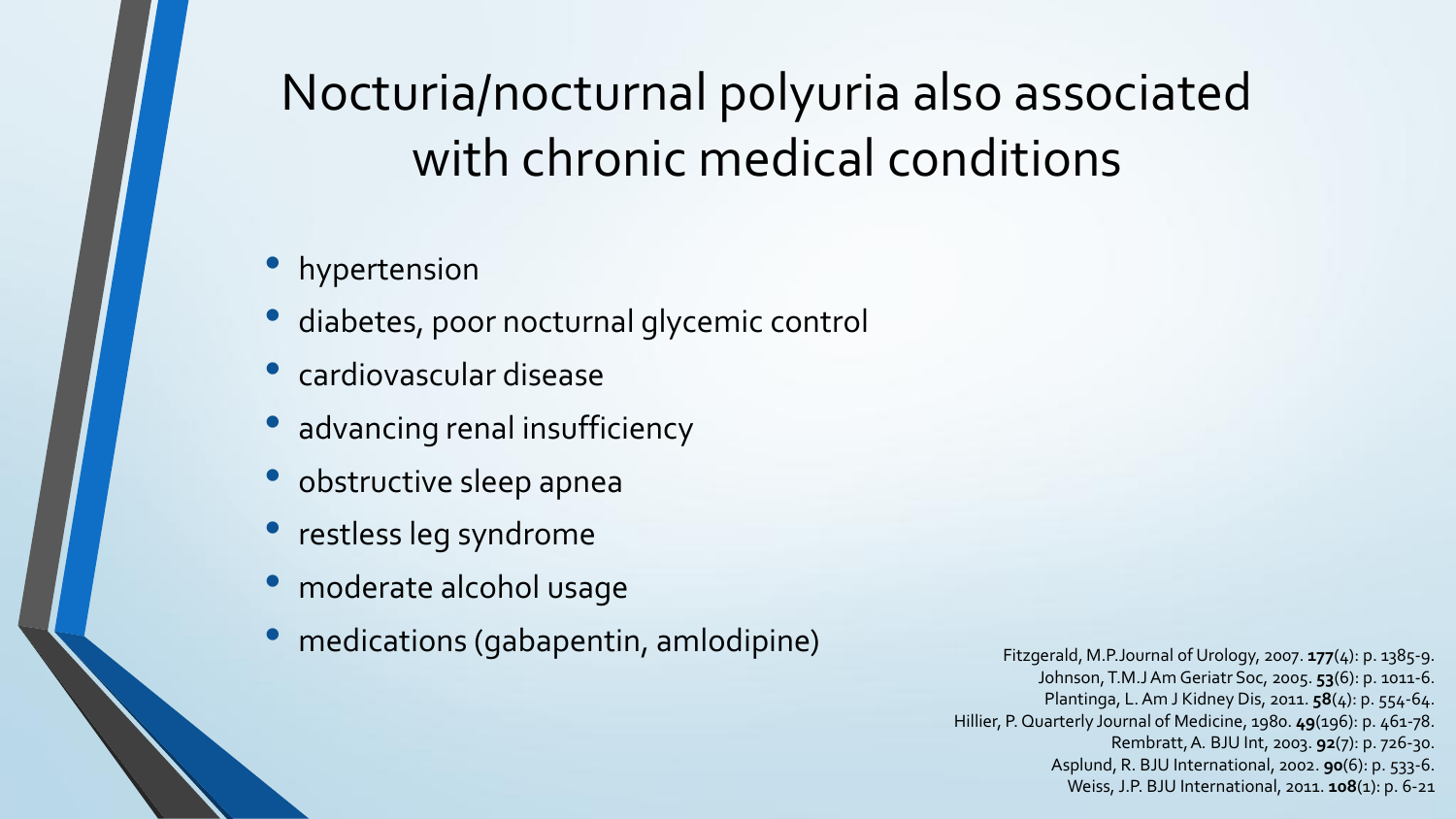

Wagg, A., et al. IntJ Clin Pract, 2005. **59**(8): p. 938-45.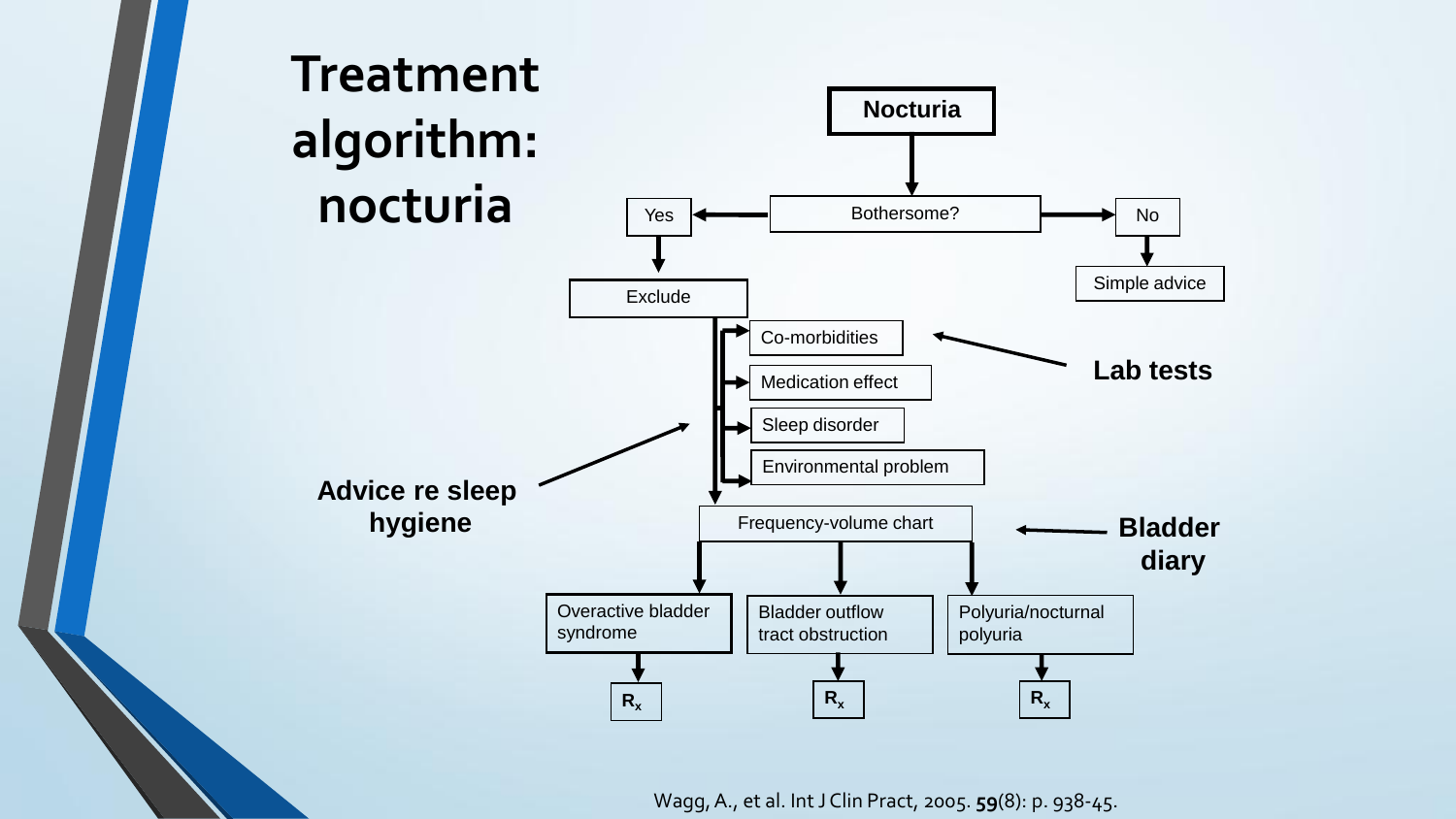## Case 2: MrG–bladder diary

- With coaching and assistance from the wife and son was able to complete a 3 day bladder diary with moderate accuracy
- Usual bed time 2200, up at 0700
- 950 ml output between arising and going to bed
- 750 ml + over 5 nocturia episodes plus first rising void
- Does he have nocturnal polyuria? What would you do?

| <b>Time</b> | <b>Intake</b>        | Void               | Incontinence              |
|-------------|----------------------|--------------------|---------------------------|
| 0700        |                      | 150 ml             |                           |
| 0800        | Coffee1c,<br>wateric |                    |                           |
| 0900        | Juice 1/2 cup        | 100 ml             |                           |
| 1000        |                      |                    |                           |
| 1100        |                      | 150 ml             | drbbles                   |
| 1200        | Tea 1c, soup         |                    |                           |
| 1300        |                      |                    |                           |
| 1400        | Coffee 1c            | 200 ml             |                           |
| 1500        |                      |                    |                           |
| 1600        |                      |                    |                           |
| 1700        | coffee 1 c           | 150 ml             |                           |
| 1800        |                      | 150 ml             |                           |
| 1900        |                      |                    |                           |
| 2000        | Water 1/2 c          | 100 ml             |                           |
| 2100        |                      |                    |                           |
| 2200        |                      | 100 ml             |                           |
| 2300        |                      | 150 ml             |                           |
| 2400        |                      | 200 ml             |                           |
| 0100        |                      | $\overline{\cdot}$ | Did not make it to toilet |
| 0200        |                      |                    |                           |
| 0300        |                      | 150 ml             |                           |
| 0400        |                      |                    |                           |
| 0500        |                      | 100 ml             |                           |
| 0600        |                      |                    |                           |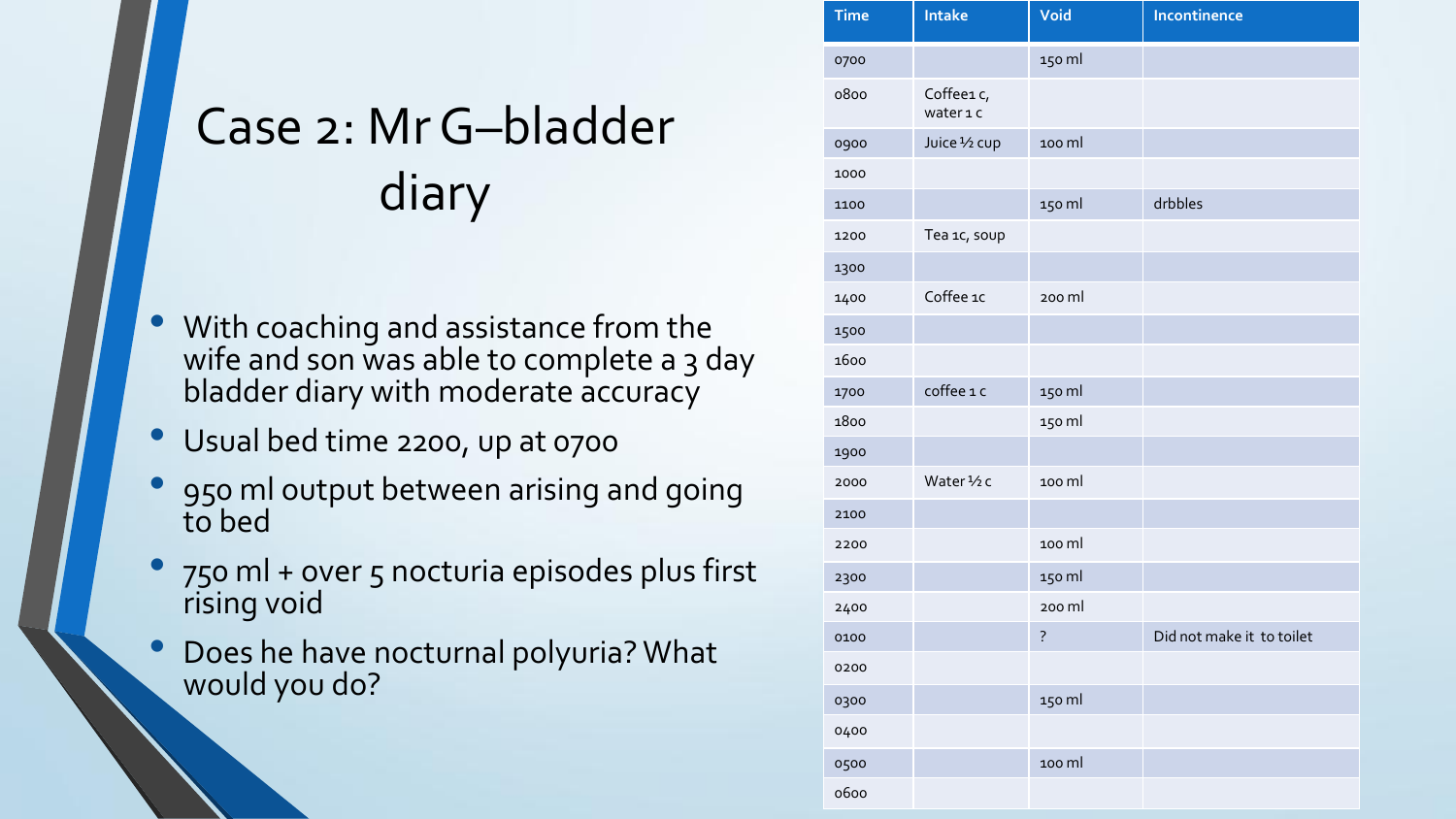## Case 1: MrG

Options for nocturnal polyuria

- Conservative measures first
	- Engage the caregivers
	- Maintain hydration, but restrict evening fluids
	- Pick the low hanging fruit: Address the lower limb edema elevate legs, PGS
	- Urinal/commode at bedside
- **Medication** 
	- Discontinue the amlodipine adjust other medications to optimize HTN/CHF control
	- Low dose furosemide late afternoon already on 20 mg in am, move to 1600h
	- If no improvement, would you start him on DDAVP/desmopressin? Why or why not?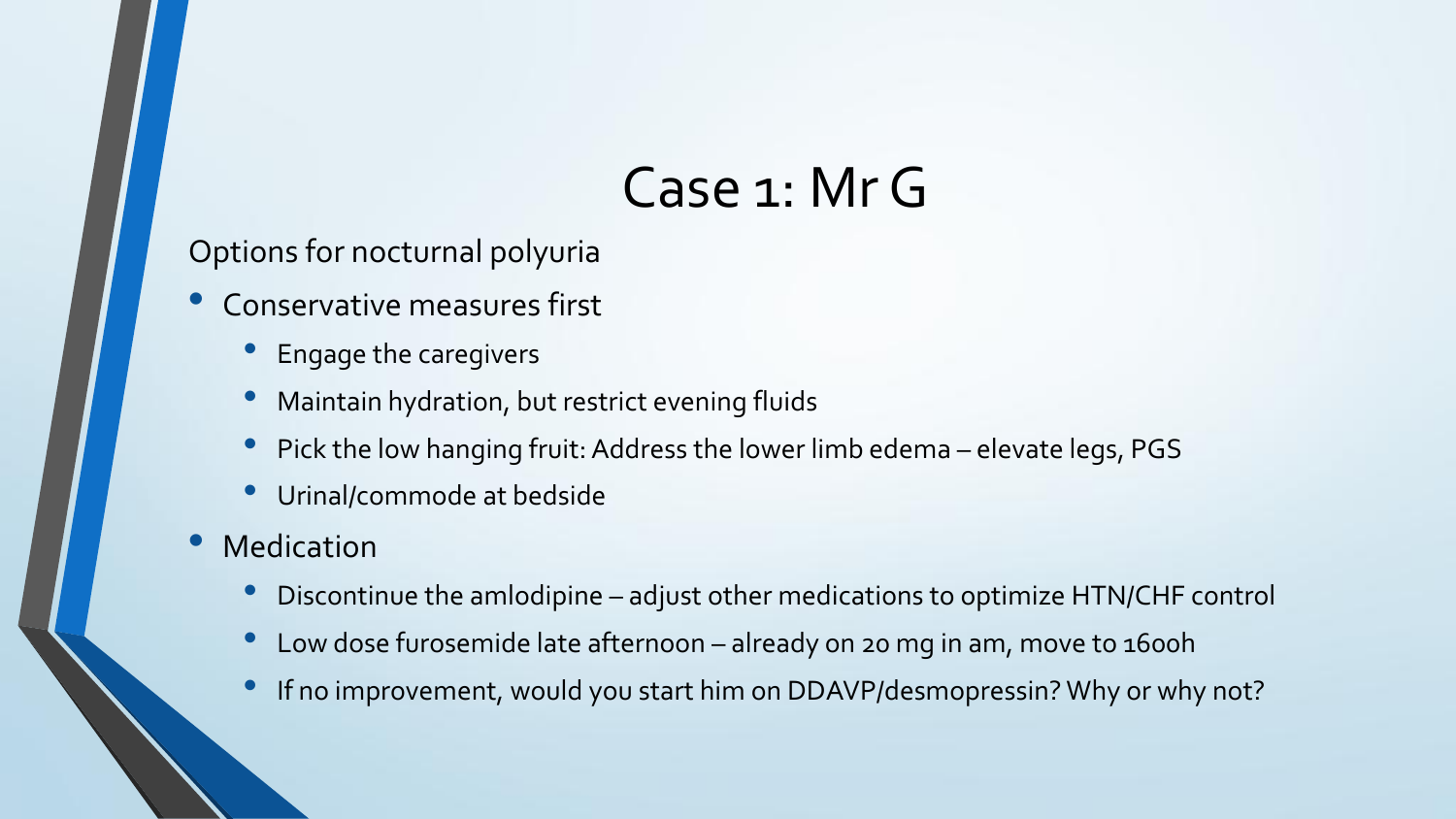## Case 2: Mrs B

- Mrs B, 83 year old female referred to clinic with urgency UI, accompanied by daughter
- Hx of mixed dementia, lives in dementia supportive living, needs help with IADLS and most ADLs, uses walker
- Often wanders on unit, asks for help to find toilet
- Multiple episodes of urinary incontinence daily, takes off pads saying she does not need it- easily upset if not assisted quickly or pushed about wearing pads
- Other med hx: HTN, CHF, CAD, Afib, TIA, osteopenia, osteoarthritis
- Meds: ramipril, indapamide, metoprolol, dabigatran, acetaminophen, diclofenac gel, Vit D, calcium
- Patient able to describe urgency, daughter provides observations
- Assessment: mixed urinary incontinence, urgency dominant, nocturia 2-3 episodes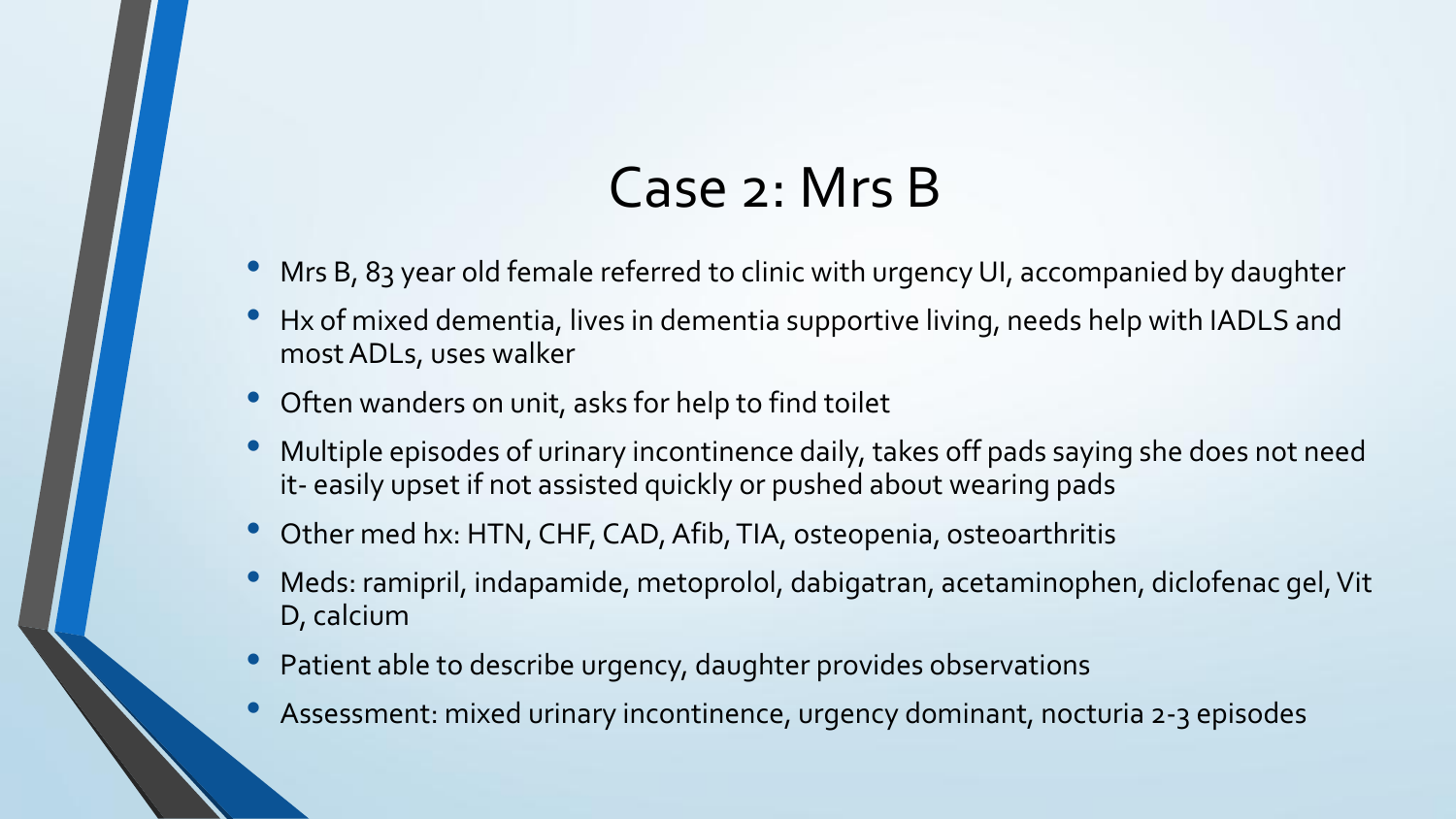## Early stages of dementia

• Urinary urgency may be an early warning sign of cognitive changes or white matter disease

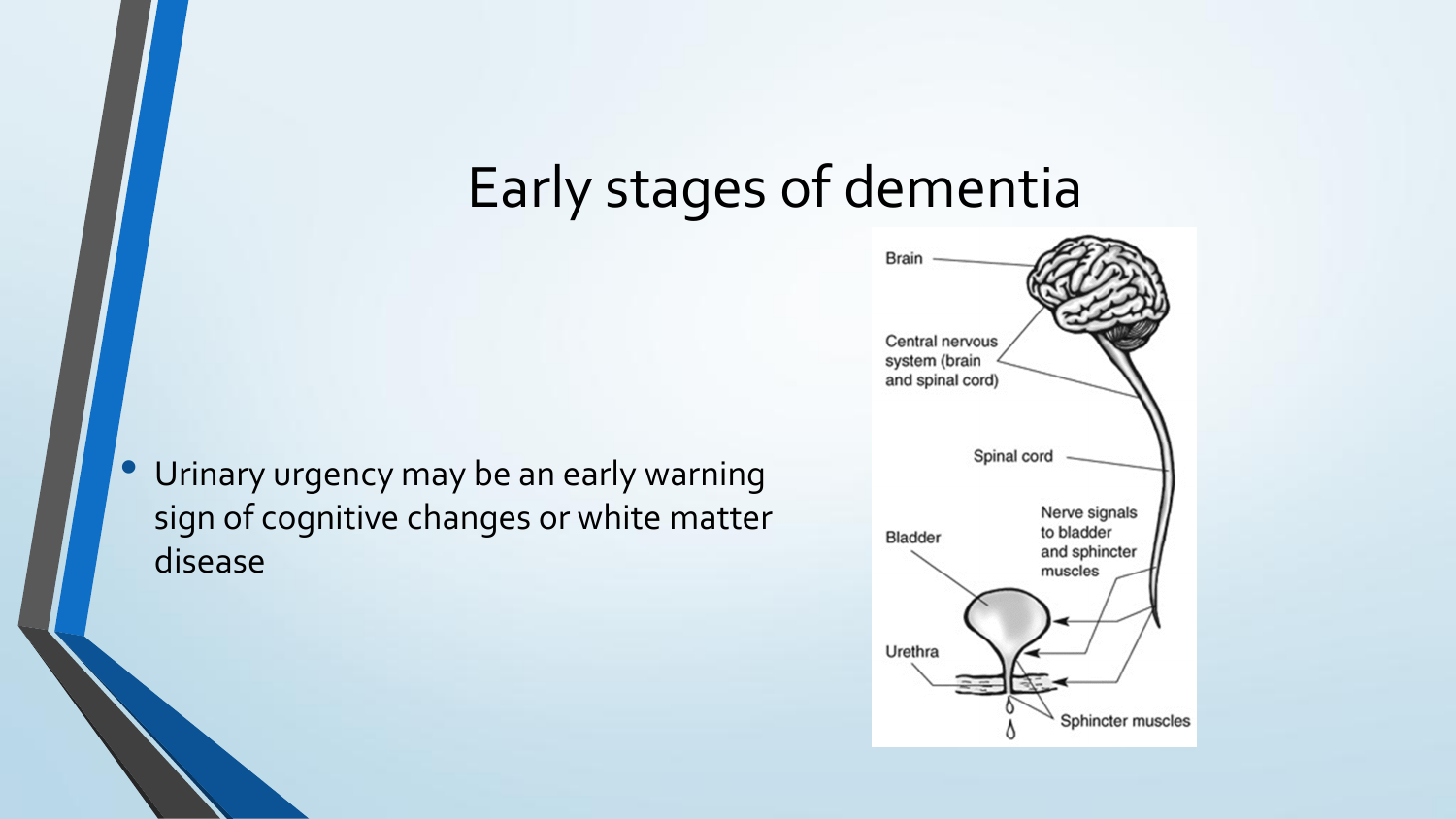## White matter disease (ischemia) and OAB





Insidious progression to vascular dementia, vascular parkinsonism and vascular incontinence (Sakakibara et al 2014)

- In WMD, brain perfusion most severely reduced in frontal lobe
- Detrusor overactivity is an **exaggerated micturition reflex** (deactivation of prefrontal cortex **loss of reflex suppression**)

In other words, lesions in the brain (stroke, dementias, PD, MS) lead to loss of the ability to suppress urgency – the frontal social lobe cannot suppress the urge from the pontine micturition centre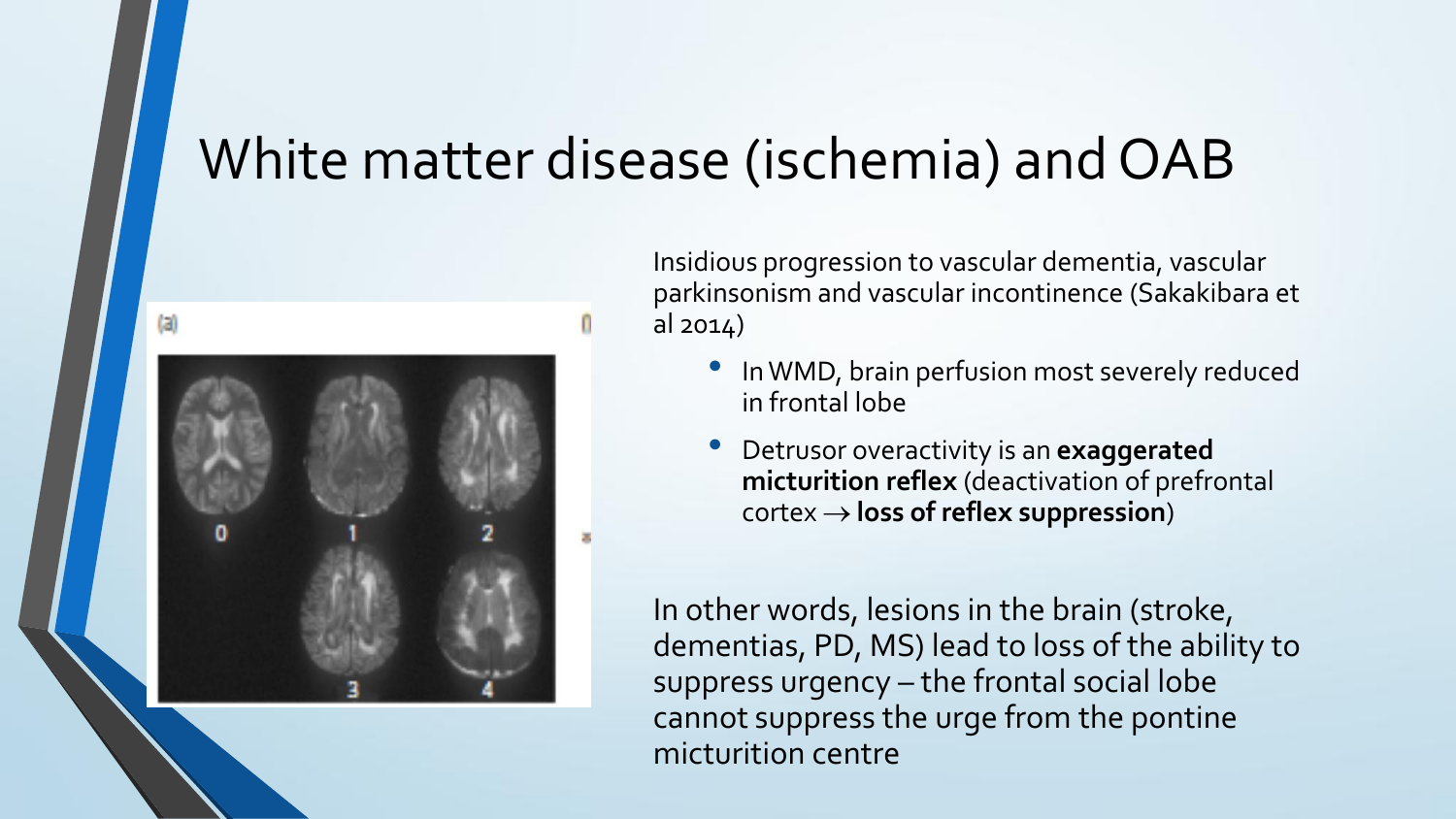

Na et al, Asia Pac Psychiatry. 2015, doi: 10.1111/appy.12007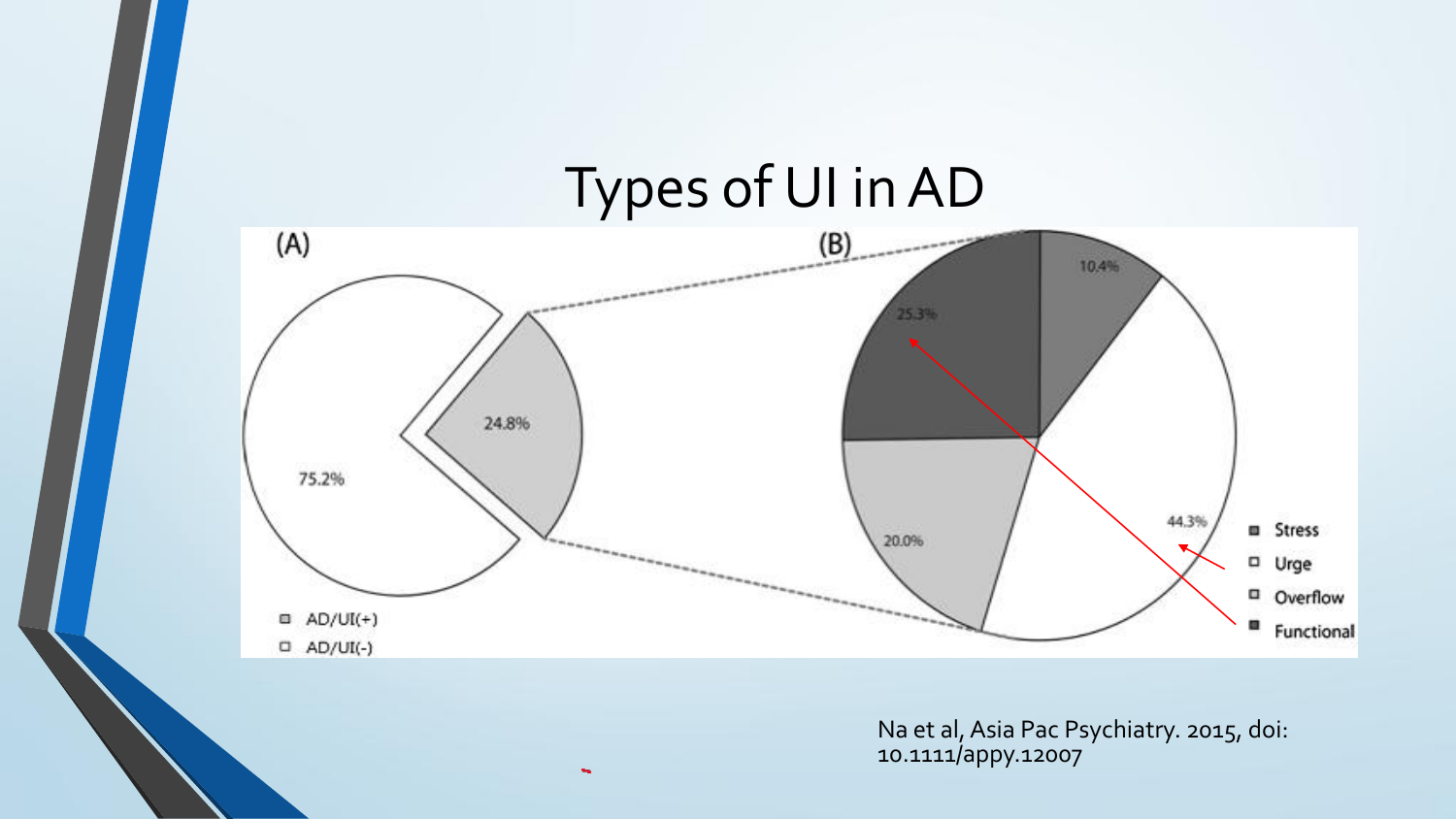## Achieving Continence – Frail Older Persons

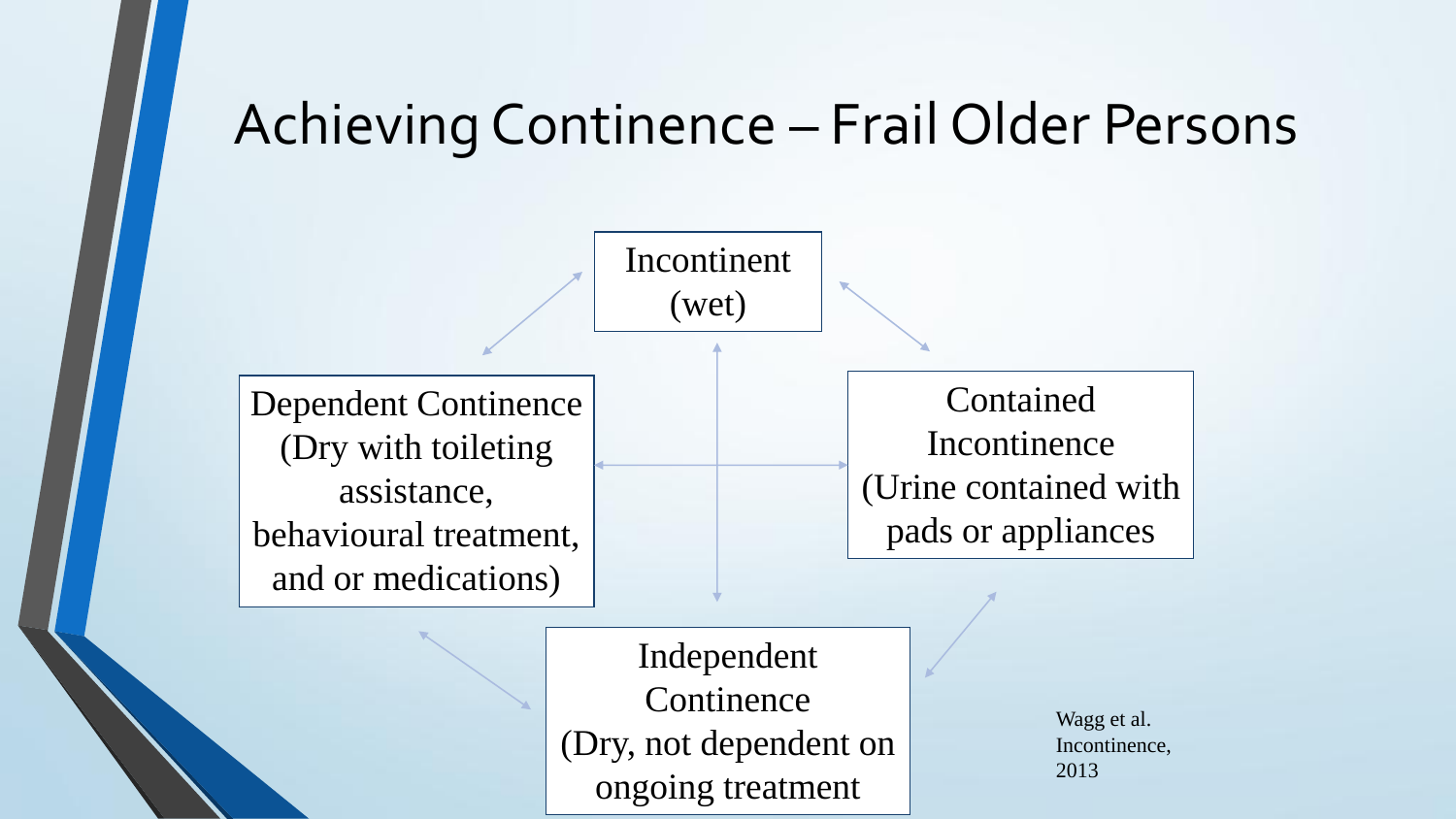## The challenge of changing cognition and communicating needs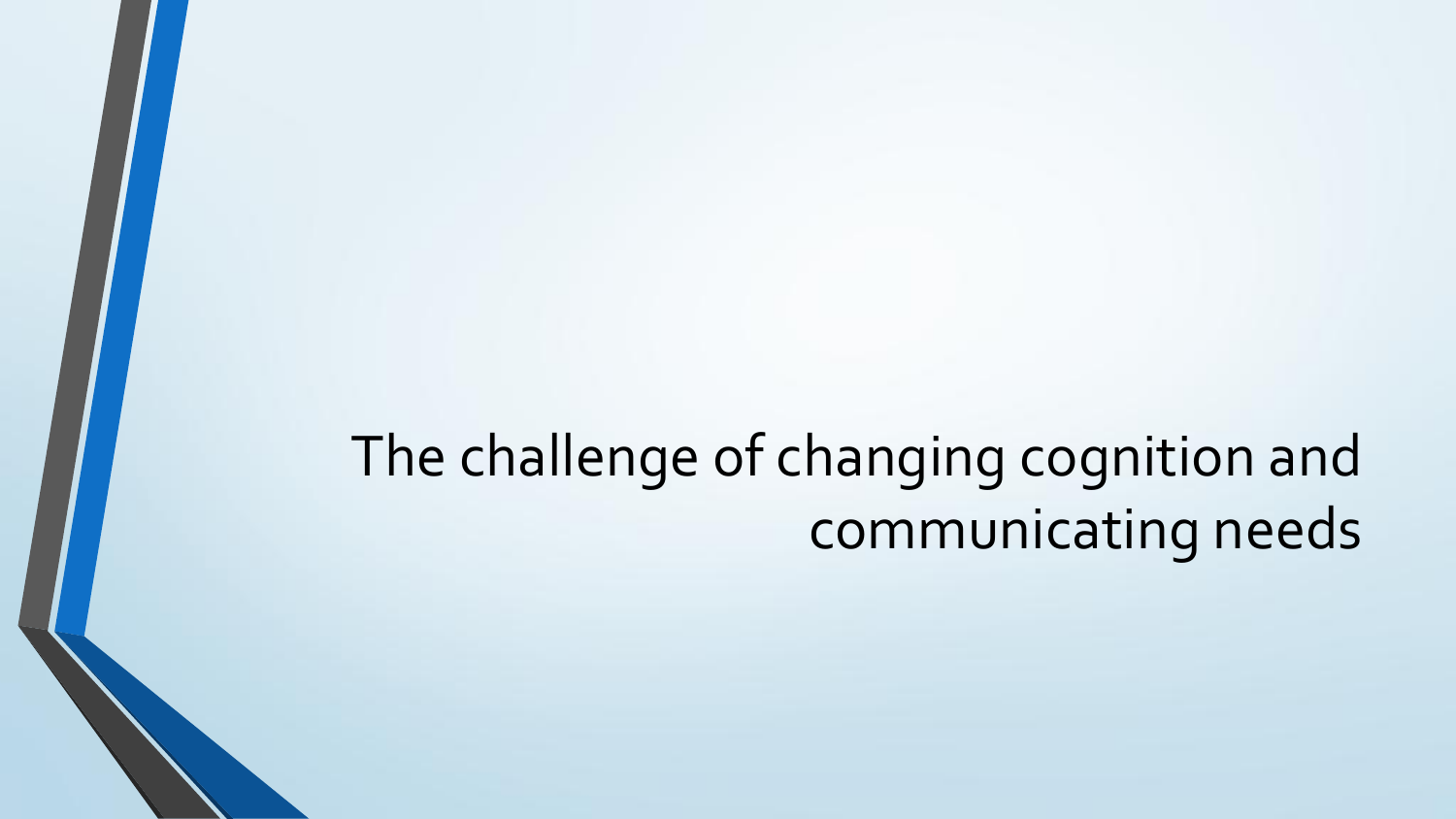As dementia progresses the "functional" UI related to cognition sets in…….

- Visual/Spatial Disorientation– can't find the bathroom
- Apraxia tasks such as dressing/undressing, hygiene become more difficult
- Agnosia Difficulty recognizing objects such as the toilet
- Difficulty recognizing the need to go to the toilet
- Difficulty recognizing they have wet or soiled themselves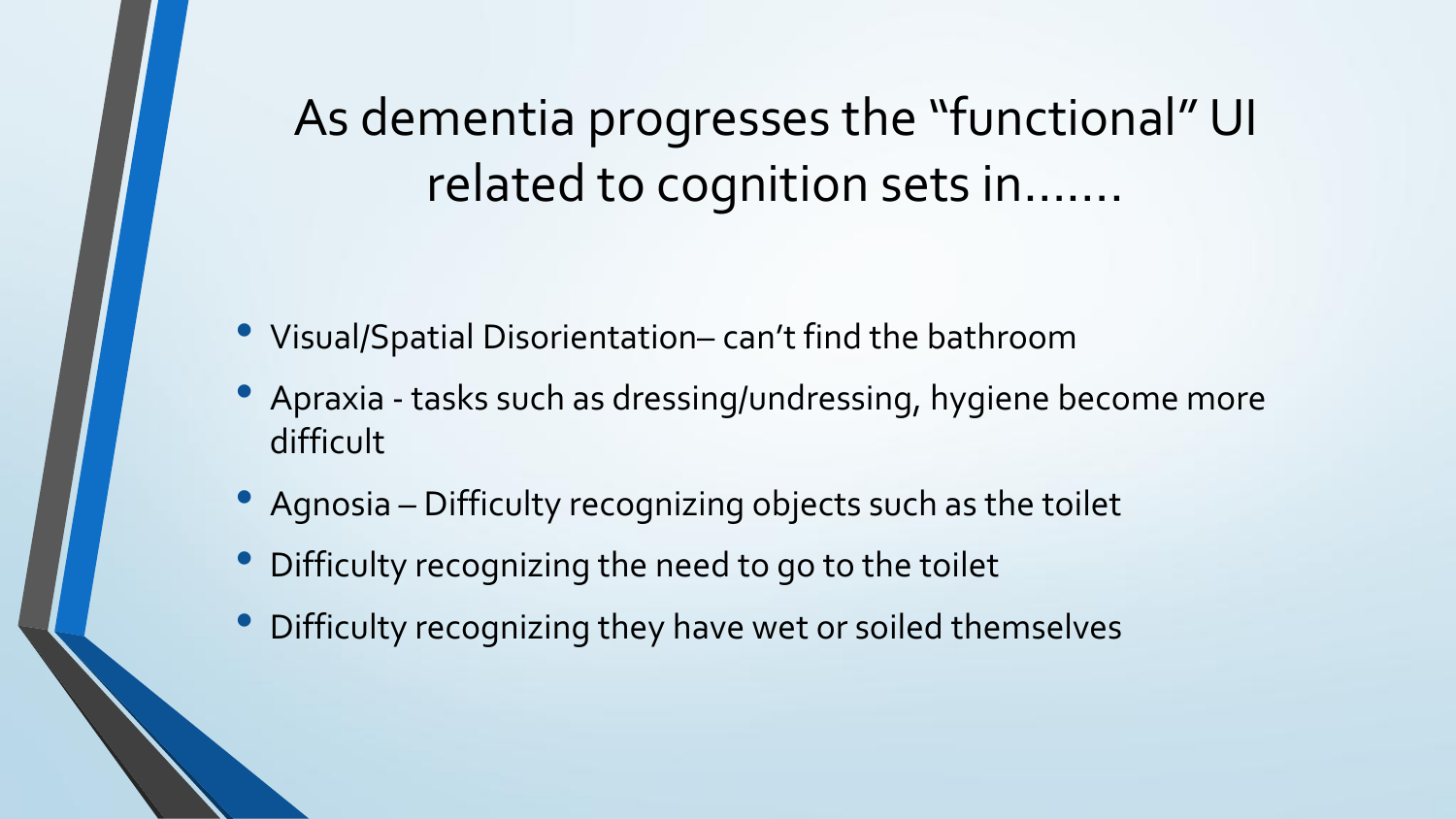## Conservative management strategies

- Systematic review of conservative treatment in older and frail older people (Stenzelius et al 2015)
	- Limited evidence with regards to those living with cognitive impairment
	- Community Patient education/PFME studies excluded those with cognitive impairment
	- In NH toileting, physical exercise results variable, staff availability an issue
- Dignity model for continence care in NH (Ostaszkiewicz 2017, 2018)
	- Challenges the notion that continence care in NH is limited to "cleaning, containing, concealing"
	- Needs to be informed by research, and resident/family values about continence care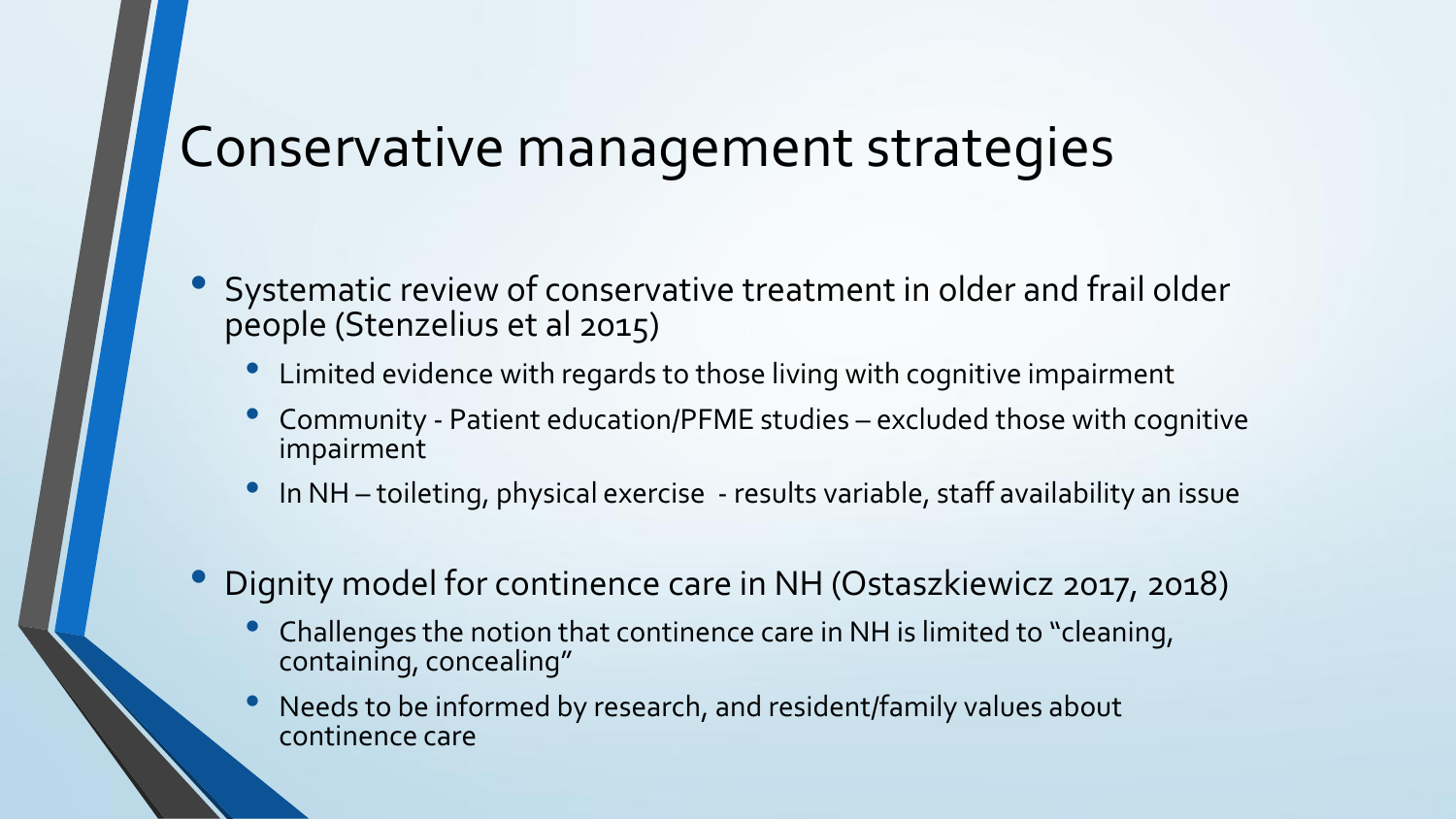## Conservative management strategies

- Toileting strategies
	- Regular toileting, prompting (cueing)
	- Remove barriers to the bathroom
	- Make it part of preparation for a pleasurable activity e.g. stop into to the bathroom on the way to watching a favourite TV show (Francis et al 2015)
- Bowel management



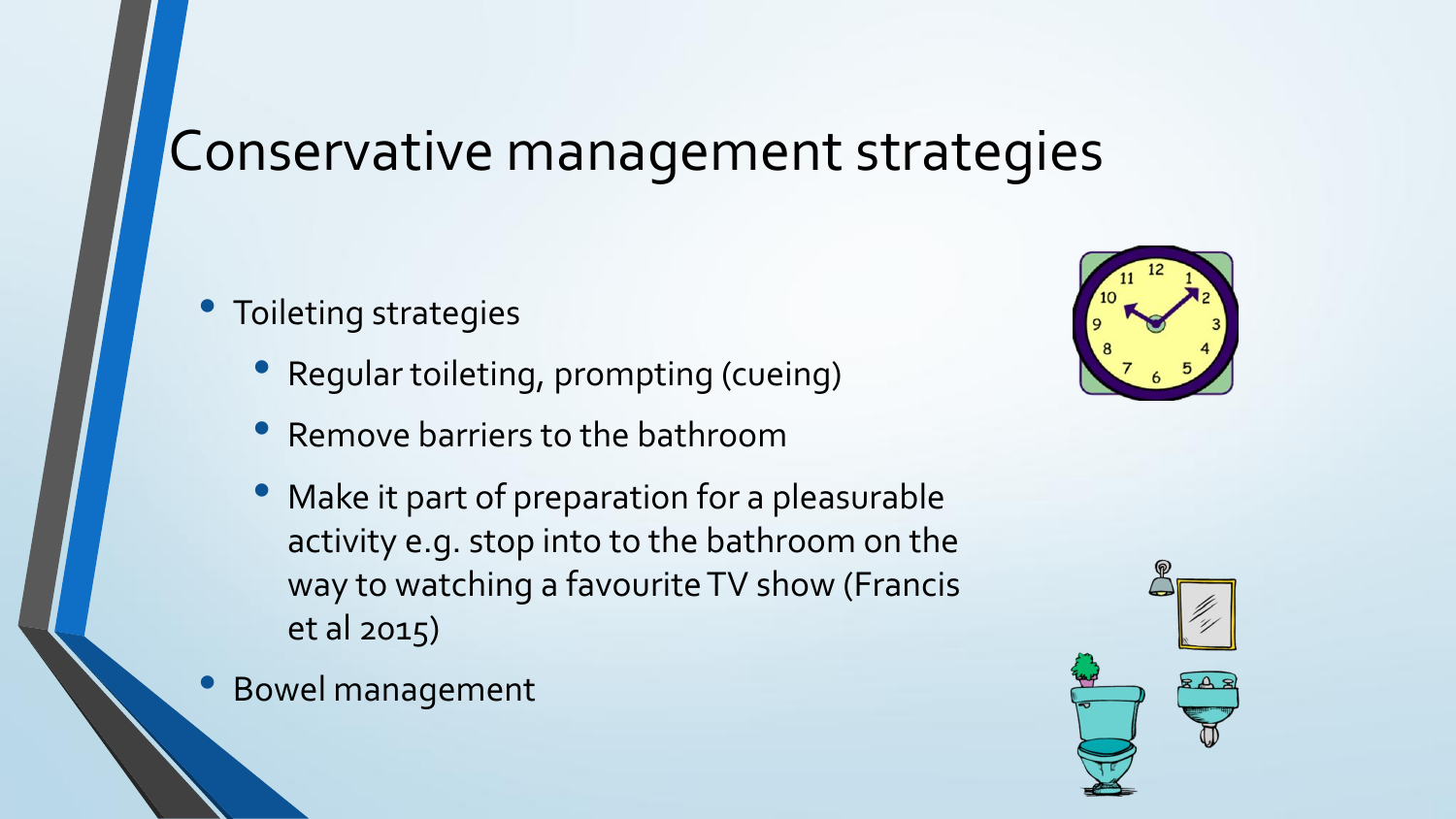## Environmental changes and lifestyle measures

### • Low tech

- Urinals, commodes
- Cues to finding the bathroom
- Hi tech wetness sensors
	- Can be part of a home wireless sensing system (Gong et al 2015)
	- Use of wetness sensor in NH to develop continence care plan – study just completed (Wagg, Hunter, Rajabali et al in progress)
- Fluid management
	- 6-8 cups of fluid/24 hours
	- Take most during the day, restrict in evening



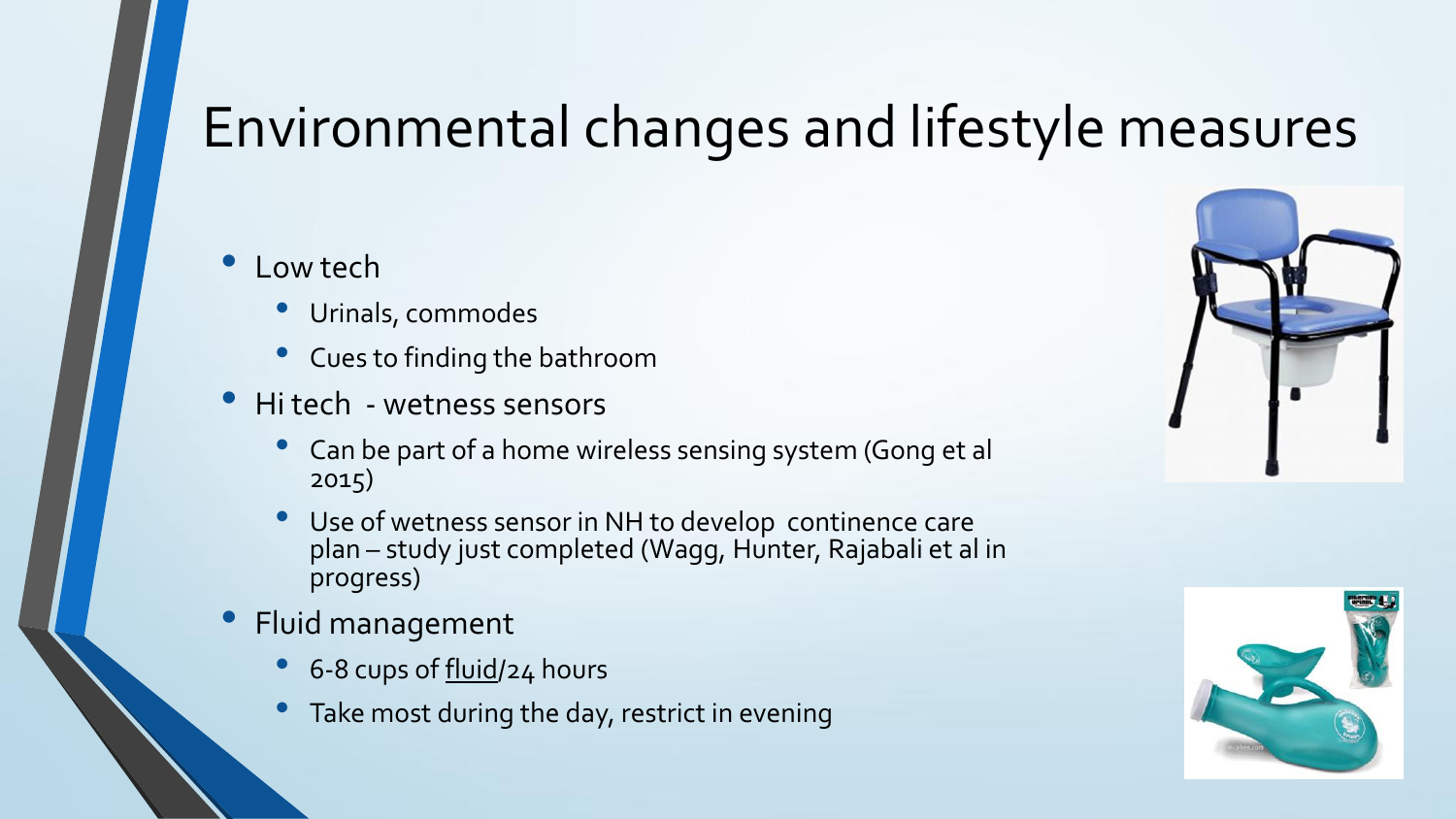## Conservative Management Strategies

### • Containment products

- Variety of absorbent products available pads/liners, all in ones, pull up style, male pouches
	- Lack of appropriate financial support for access a burden to caregivers (Santani et al 2016)
	- New study just underway on PwD, CG product style preferences (Wagg, Hunter et al underway)
- Bed/chair protectors
- Pads for bladder leakage are different than menstrual pads!
- Revised AADL criteria
	- Incontinence must be multiple episodes daily and unresolvable
	- Continence assessment required, must have tried lifestyle and conservative strategies for at least 3 months –Those with dementia may be exempted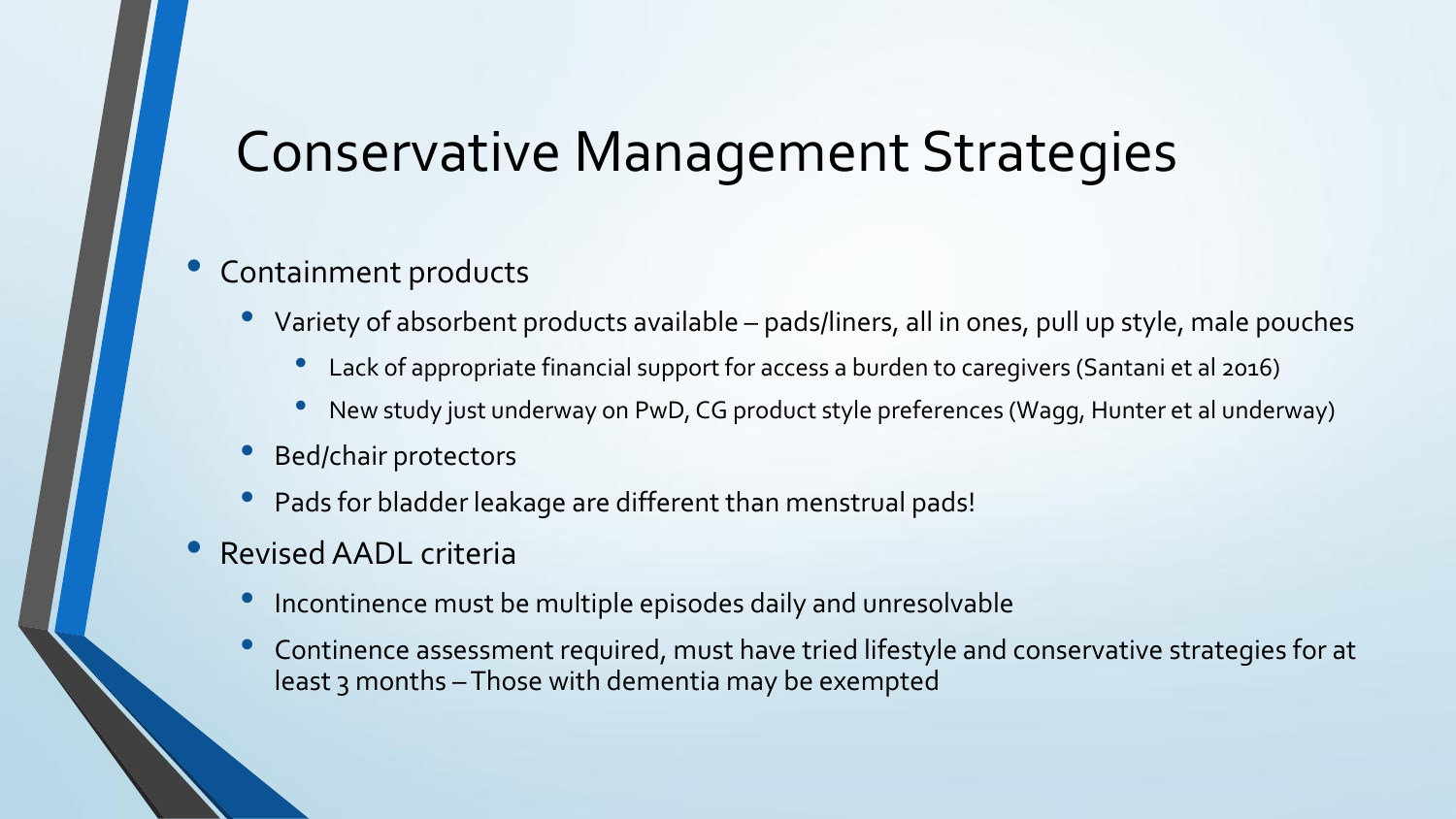## Can medication for OAB in someone living with dementia be useful?

### Medications

- Bladder specific antimuscarinics
	- oxybutynin (Ditropan)
	- tolterodine (Detrol)
	- solfenacin (Vesicare)
	- fesoterodine (Toviaz)
	- darifenacin (Enablex)
	- trospium (Trosec)
- Beta-3 adrenergic agonist
	- mirabegron (Myrbetriq)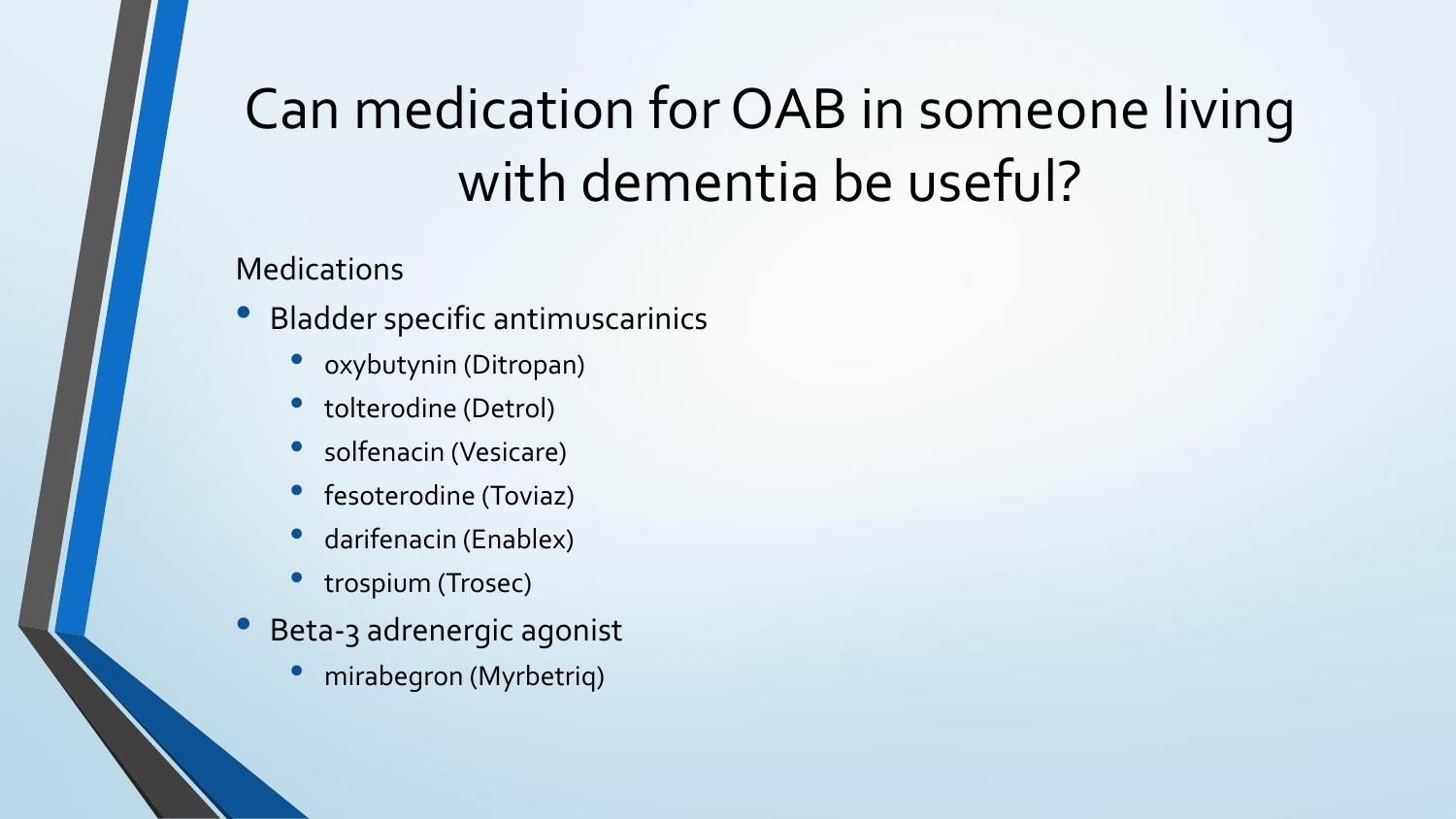## Which one would should be used for Mrs B?

- 1. oxybutynin immediate release (Ditropan)
- 2. solfenacin (Vesicare)
- 3. fesoterodine (Toviaz)
- 4. mirabegron (Myrbetriq)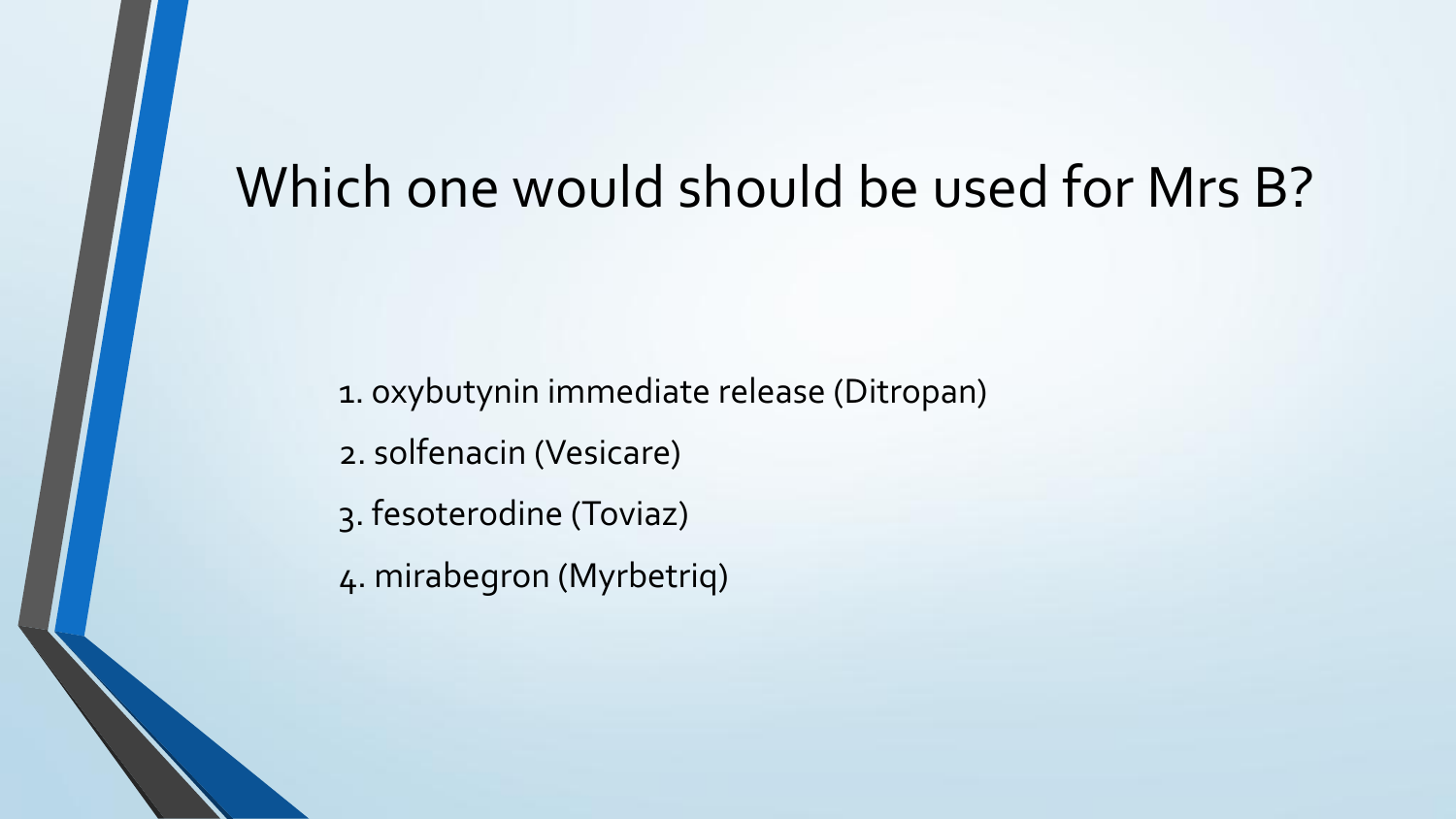#### Age and Ageing Advance Access published June 23, 2015

Age and Ageing 2015; 0: 1-11<br>doi: 10.1093/ageing/afv077

C The Author 2015. Published by Oxford University Press on behalf of the British Geriatrics Society. All rights reserved. For Permissions, please email: journal spermissions@oup.com

### **SYSTEMATIC REVIEW**

Appropriateness of oral drugs for long-term treatment of lower urinary tract symptoms in older persons: results of a systematic literature review and international consensus validation process (LUTS-FORTA 2014)

MATTHIAS OELKE<sup>1</sup>, KLAUS BECHER<sup>2</sup>, DAVID CASTRO-DIAZ<sup>3</sup>, EMMANUEL CHARTIER-KASTLER<sup>4</sup>, MIKE KIRBY<sup>5,6</sup>, ADRIAN WAGG<sup>7</sup>, MARTIN WEHLING<sup>8</sup>

| <b>FORTA A (Absolutely)</b><br>Indispensable drug, clear-cut benefit in terms of efficacy/ safety ratio proven in elderly<br>patients for a given indication                                                                       |                                                                           |                                                                                 |
|------------------------------------------------------------------------------------------------------------------------------------------------------------------------------------------------------------------------------------|---------------------------------------------------------------------------|---------------------------------------------------------------------------------|
| <b>FORTA B (Beneficial)</b><br>Drugs with proven or obvious efficacy in the elderly, but limited extent of effect or safety<br>concerns                                                                                            | <b>Fesoterodine</b><br>Dutasteride, Finasteride                           |                                                                                 |
| <b>FORTA C (Caution)</b><br>Drugs with questionable efficacy/safety profiles in the elderly, to be avoided or omitted in the<br>presence of too many drugs, lack of benefits or emerging side effects; review/find<br>alternatives | <b>Darifenacin</b><br><b>Mirabegron</b><br>Oxybutynin<br>ER.<br>tadalafil | Solifenacin<br><b>Tolterodine</b><br><b>Trospium</b><br>tamsulosin<br>silodosin |
| <b>FORTA D (Don't)</b><br>Avoid in the elderly, omit first, review/find alternatives                                                                                                                                               | Oxybutynin IR, Propiverine,<br>Alfuzosin, Doxazosin Terazosin             |                                                                                 |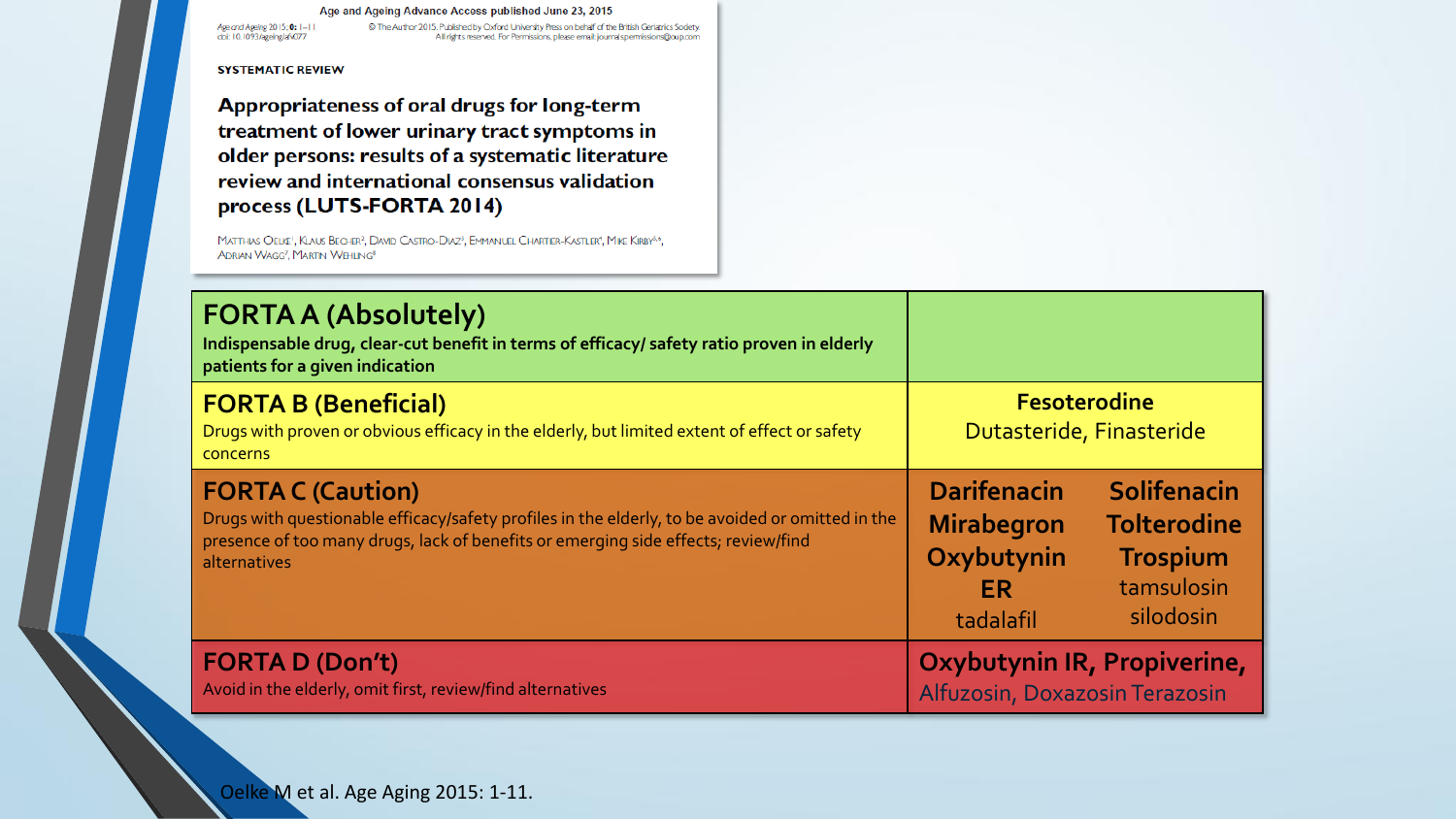Bowel symptoms as triggers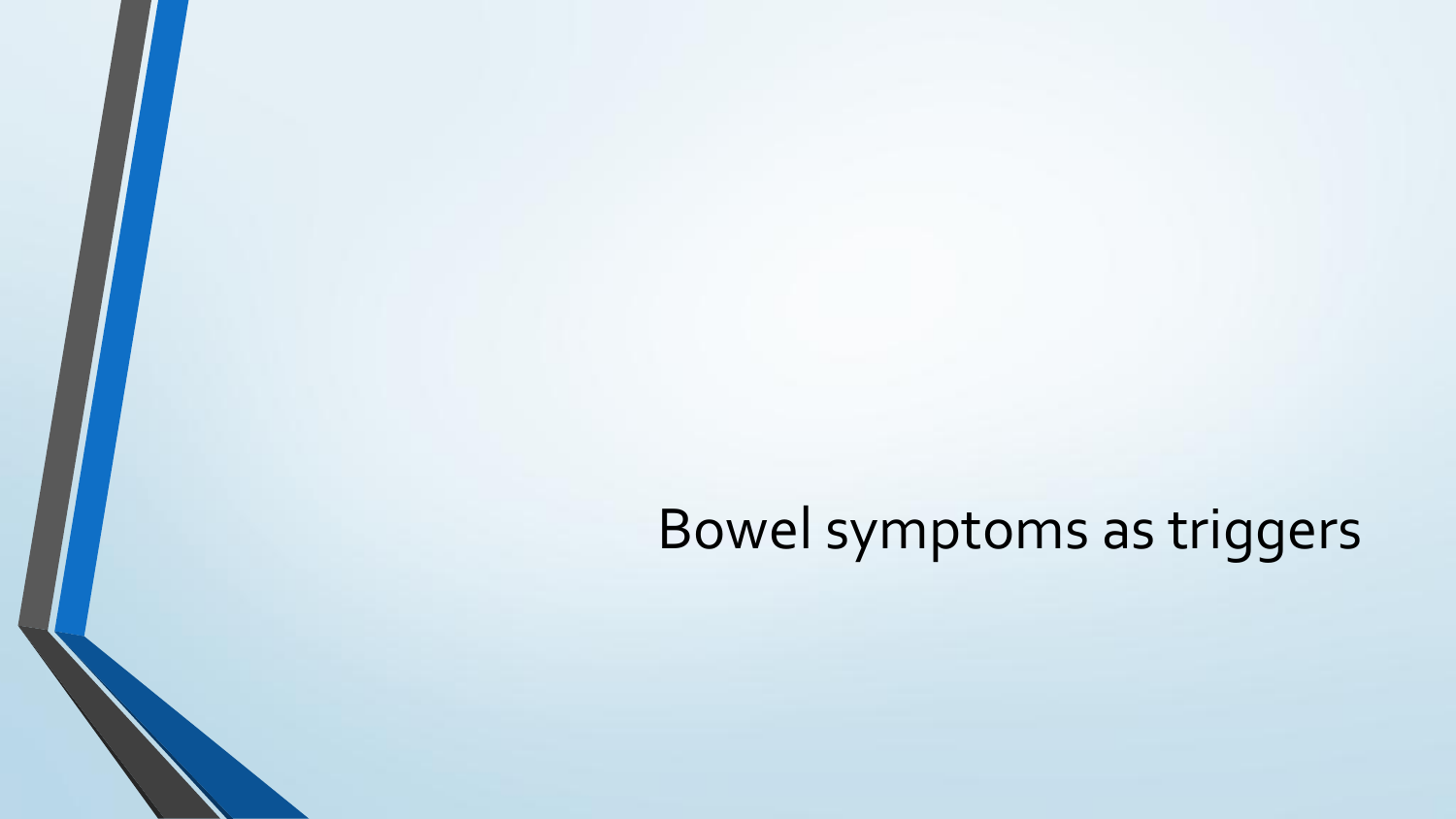## Case 3: Mr M

- Mild moderate stage of living with dementia
- Resides at home with wife as care partner
- Couple likes to walk the in the morning to keep active BUT…..
- ……*Mr M often experiences fecal urgency when walking and is now having fecal incontinence episodes before getting back to the house which is distressing him greatly – anxiety, hiding soiled clothes, agitated when wife tries to help clean up!*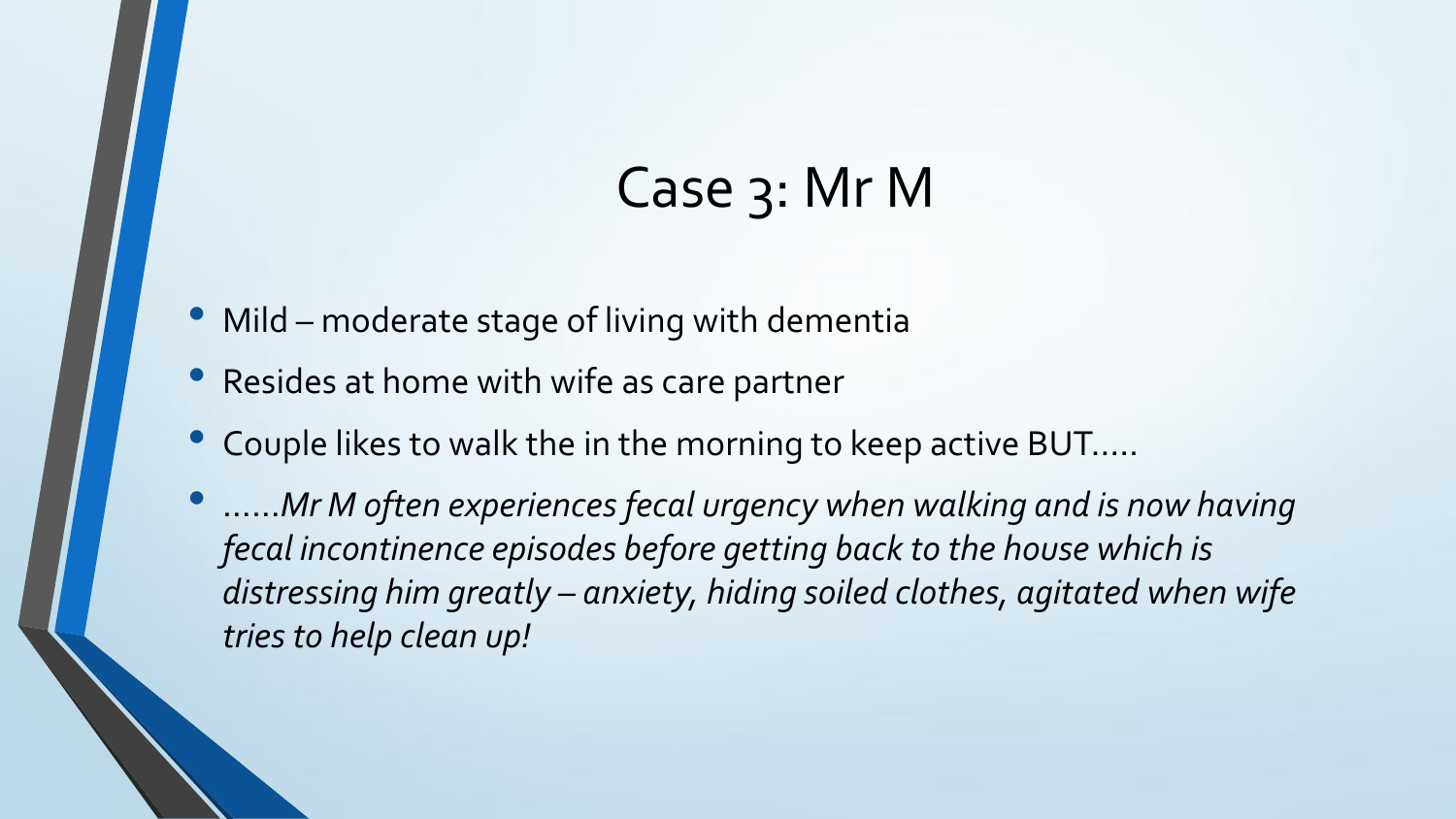## What is happening?

- Assessment needed relevant medical conditions, medications, bowel hx, bowel pattern (frequency and type of bowel movements), diet pattern
- Ever heard of the gastrocolic reflex?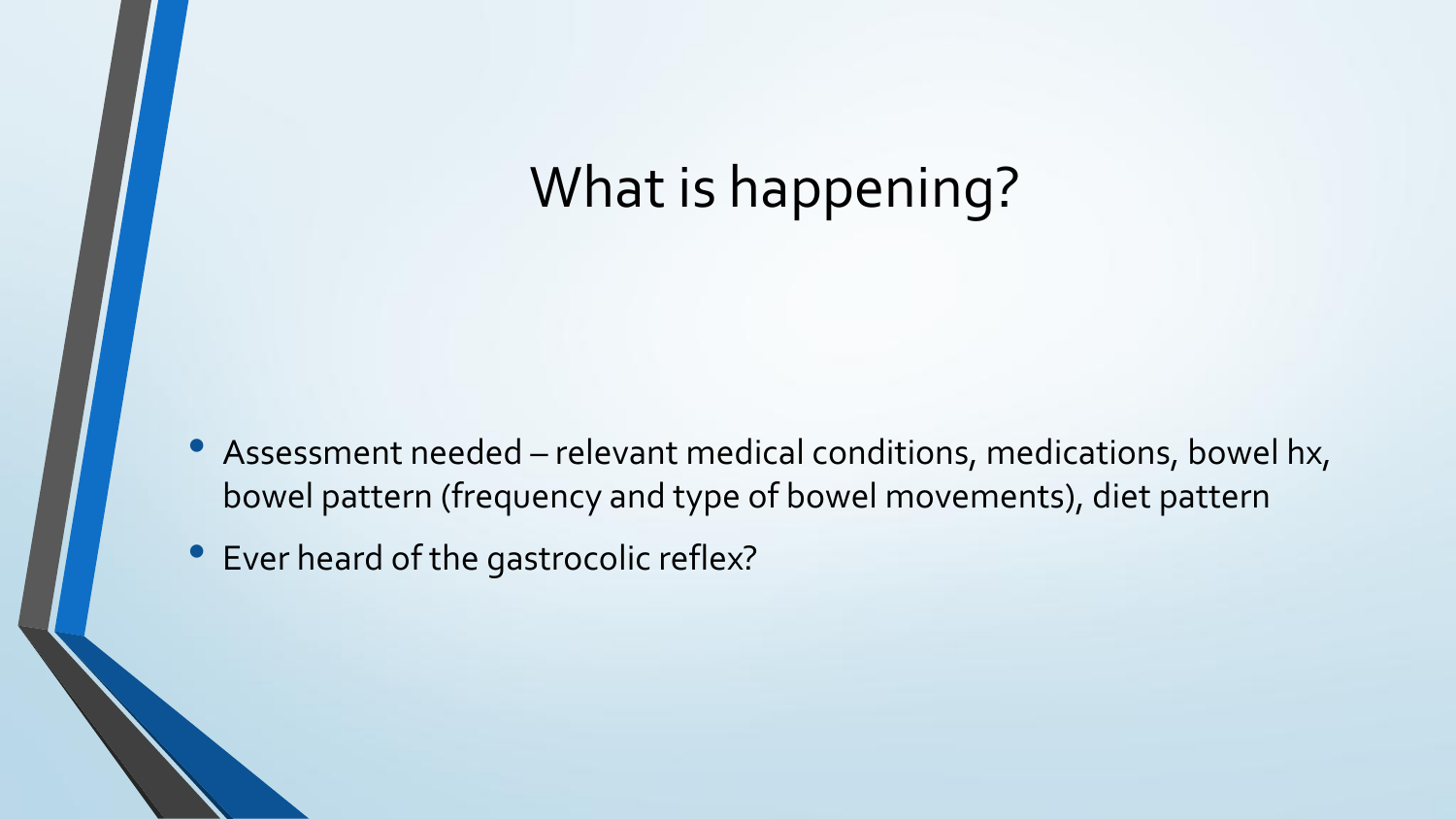## Gastrocolic reflex

- Physiological reflex controlling GI tract motility of the lower gastrointestinal tract after ingesting a meal.
- Colonic motility increases as a response to stretch of the stomach – peristalsis, movement of gut contents towards sigmoid colon and rectum, defecation
- Large intestine has a spike in activity within minutes of eating and the gastrocolic reflex results in the urge to defecate after a meal.

Malone & Thavamani 2019 Stat Pearls





http://clipart-library.com/clipart/n1072331.htm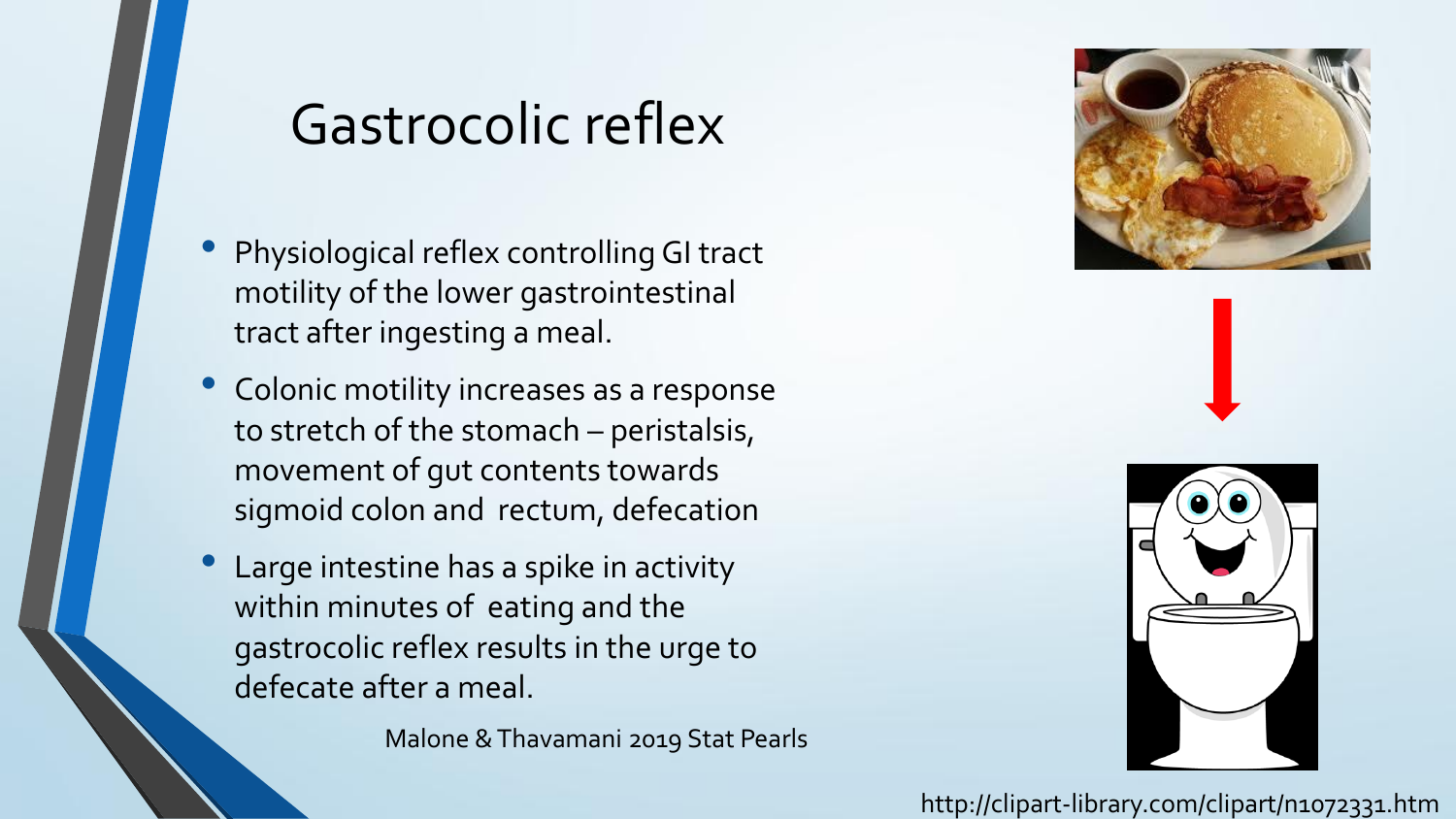## Lifestyle –Good bowel habits

- Maintain hydration  $-6$ -8 cups of fluid daily  $-$  everything liquid counts!
- Eat a diet with adequate fiber
	- Adults 21-38 grams of total dietary fiber each day
	- Dietitians of Canada website [http://www.dietitians.ca/Your-Health/Nutrition-A-](http://www.dietitians.ca/Your-Health/Nutrition-A-Z/Fibre/Food-Sources-of-Fibre.aspx)[Z/Fibre/Food-Sources-of-Fibre.aspx](http://www.dietitians.ca/Your-Health/Nutrition-A-Z/Fibre/Food-Sources-of-Fibre.aspx)
- Take advantage of the gastrocolic reflex eating stimulates movement of the gut and emptying of the bowels
- Get in the right position to poo
- Exercise walking is excellent but time it for after the morning BM!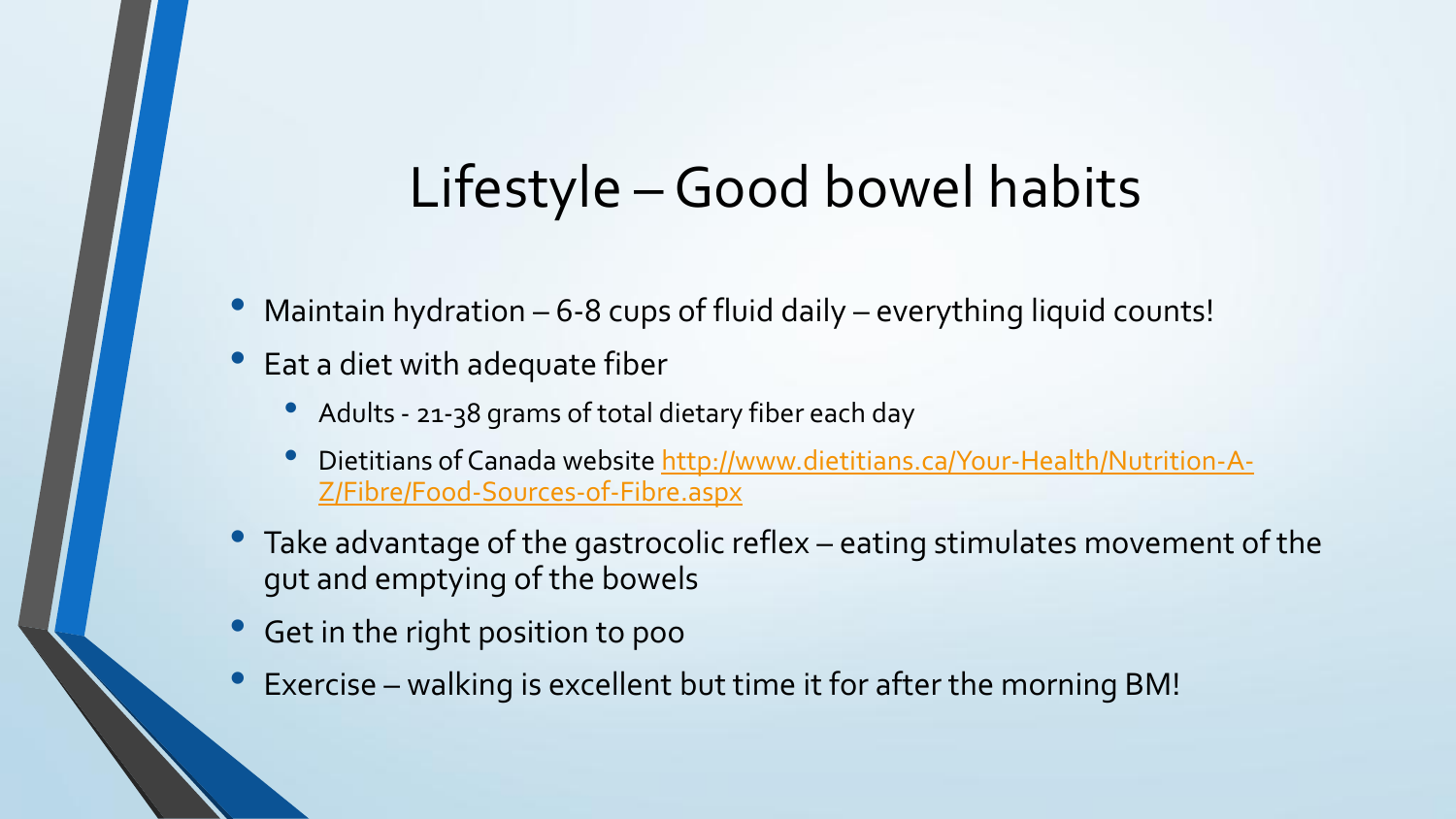## The right position to poop



https://esnoticia.co/noticia-25344-the-right-form-to-do-poopsquatty-potty-position